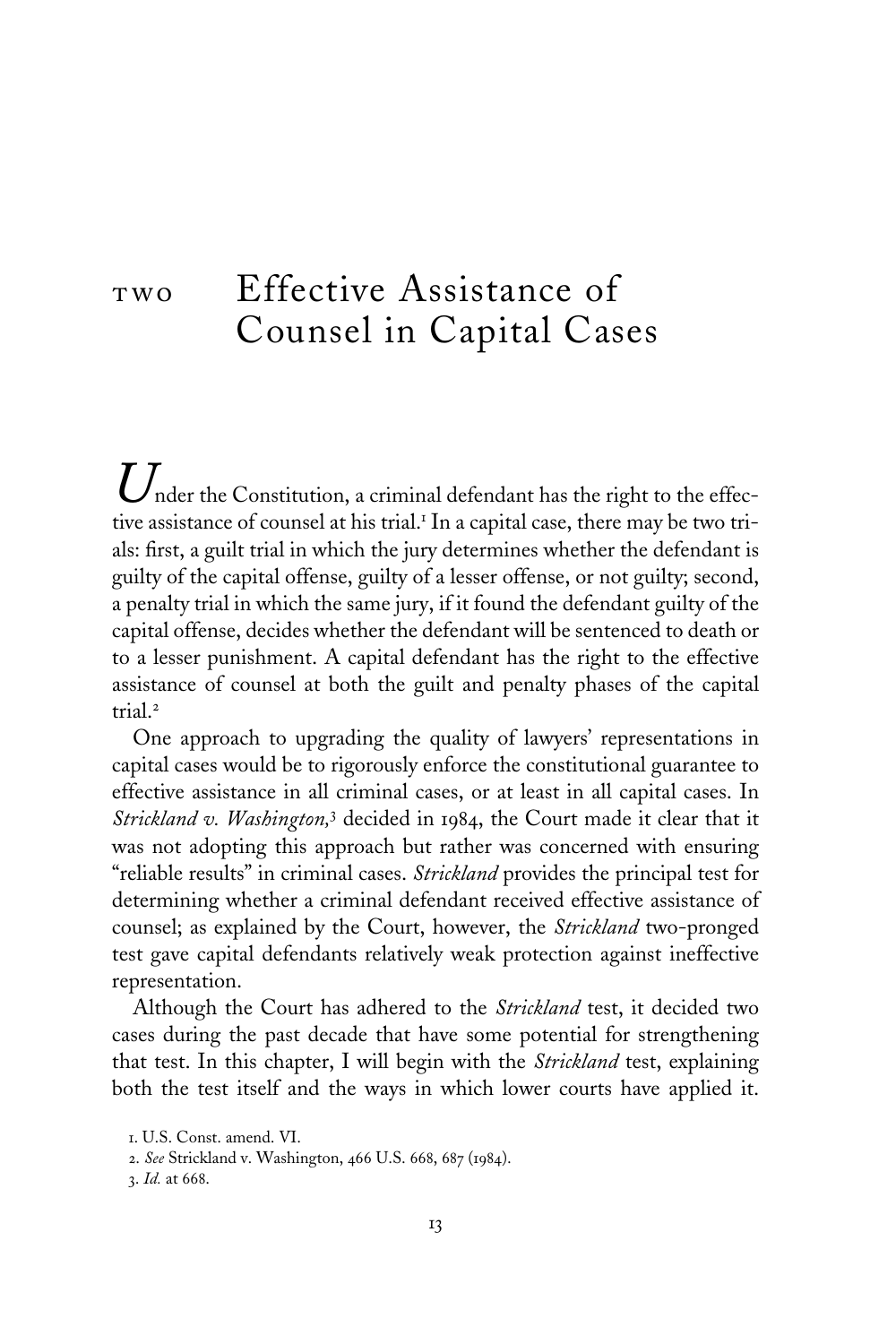Then, I will explain the two cases that have the potential for strengthening *Strickland,* focusing especially on *Wiggins v. Smith,*<sup>4</sup> a case that could be interpreted as imposing significant obligations on capital defense attorneys, especially with respect to searching for mitigating evidence that could be introduced at a capital defendant's penalty trial. After explaining *Wiggins*'s application of *Strickland*'s first prong, I will identify three issues left open by *Wiggins,* two of which can be resolved through applying American Bar Association (ABA) Standards similar to the ones applied in *Wiggins* and a third that is more difficult. Then, I will briefly discuss *Williams v. Taylor's* application of *Strickland*'s second prong, identifying an issue left unresolved by that case. Finally, I will conclude with some observations on how courts should address the unresolved issues I have identified.

## *The* Strickland *Test*

In *Strickland,* the government's evidence showed that the defendant had gone on a crime spree during which he committed three brutal stabbing murders, torture, kidnapping, severe assaults, attempted murders, attempted extortion, and theft. Against his attorney's advice, the defendant pled guilty to all charges, including the three capital murder charges, and elected to be sentenced by the trial judge. After a brief penalty trial, the judge sentenced the defendant to death. The defendant claimed that his lawyer's representation had been ineffective because he failed to investigate for the purpose of introducing mitigating evidence at the penalty trial. Mitigating evidence that the attorney could have introduced included testimony from the defendant's friends, neighbors, and relatives relating to his good character and testimony from mental health experts that the defendant was "chronically frustrated and depressed because of his economic dilemma" at the time of his crimes.5

In addressing the defendant's claim, the Court stated that "the purpose of the effective assistance guarantee . . . is not to improve the quality of legal representation"<sup>6</sup> but rather to ensure a fair trial—with a fair trial being defined as one "whose result is reliable."? Consistent with this goal, the Court held that in order to establish ineffective assistance of counsel a defendant must establish both that his attorney's representation "fell below

<sup>4. 123</sup> S. Ct. 2527 (2003). 5. *Strickland,* 466 U.S. at 676.

<sup>6.</sup> *Id.* at 689.

<sup>7.</sup> *Id.* at 687.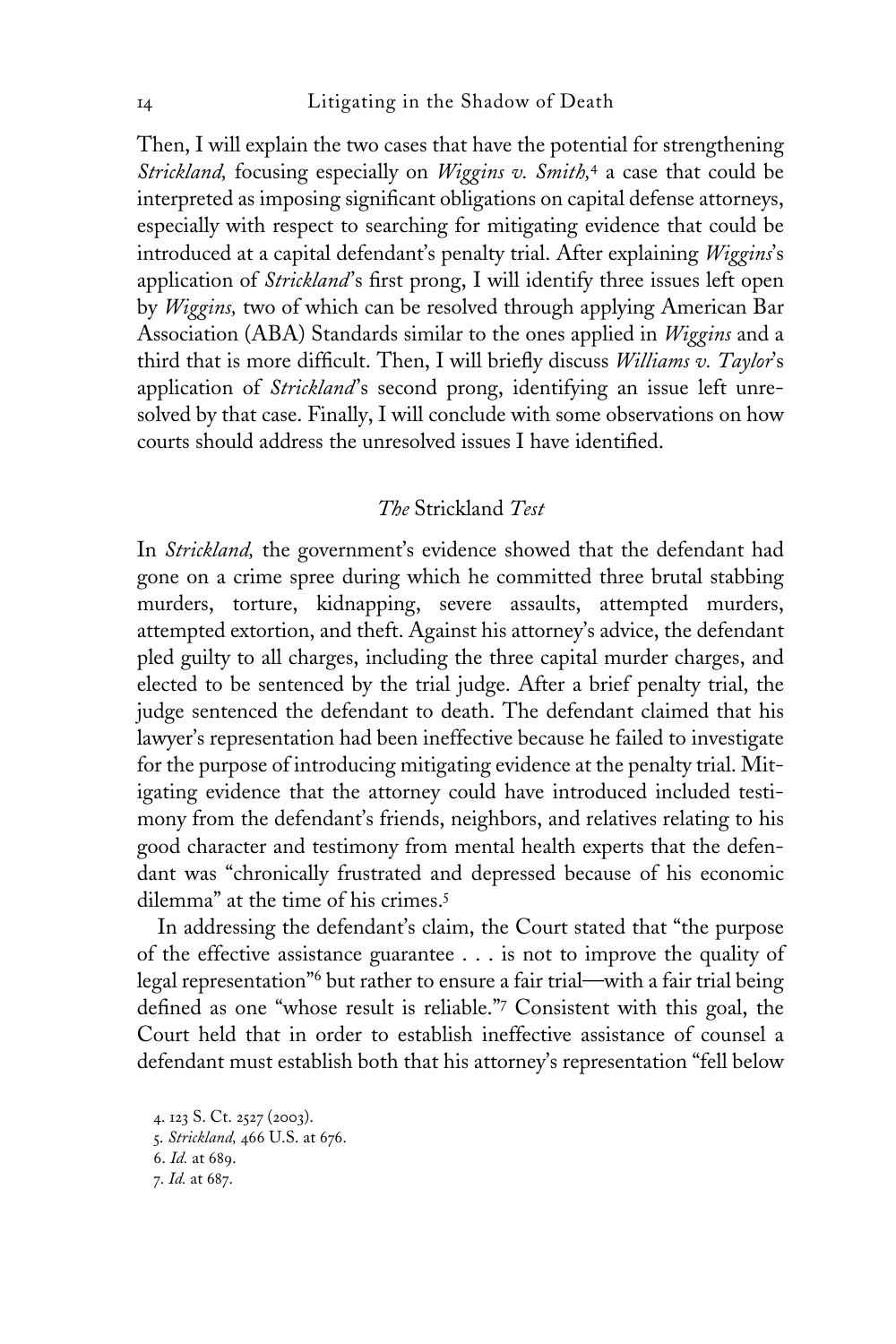an objective standard of reasonableness"8 and that the defendant was "prejudiced" by his attorney's substandard performance.9

Both the Court's tone and its application of its new test indicated that *Strickland* was not intended to impose rigorous standards on criminal defense attorneys. The Court emphasized that "[j]udicial scrutiny of counsel's performance must be highly deferential,"<sup>10</sup> iterating that strategic choices made after a full investigation of the relevant facts and law are "virtually unchallengeable" and "choices made after less than complete investigation are reasonable" if "reasonable professional judgments support the limitations on investigation."<sup>11</sup>

The Court's application of the first prong of its test demonstrated that the latter standard of reasonableness was quite low. Strickland's attorney had given two explanations for his failure to investigate. He did not request a psychiatric examination, or otherwise seek evidence relating to the defendant's mental health, because "his conversations with his client gave no indication that [defendant] had psychological problems."<sup>12</sup> Moreover, he did not seek a further investigation into the defendant's background because he believed such an investigation might reveal harmful information that could have had an adverse effect at the penalty trial.<sup>13</sup>

The *Strickland* majority essentially accepted counsel's explanations. Without discussing the then-existing literature relating to defending capital clients,<sup>14</sup> Justice O'Connor concluded that counsel's failure to seek mitigating evidence relating to the defendant's character or psychological background was reasonable because, given the overwhelming aggravating circumstances, such evidence "would be of little help"15 and counsel's decision not to present it had the advantage of "ensur[ing] that contrary character and psychological evidence and [defendant's] criminal history . . .

8. *Id.* at 688.

9. *Id.* at 687, 692. To demonstrate prejudice, *Strickland* held that the defendant must show that there is a "reasonable probability that, but for counsel's unprofessional errors, the result of the proceeding would have been different." Id. at 694. Strickland defined "reasonable probability" as a "probability sufficient to undermine confidence in the outcome" of the proceeding. *Id.* 

14. *See* Gary Goodpaster, *The Trial for Life: Effective Assistance of Counsel in Death Penalty Cases,* 58 N.Y.U. L. Rev. 299 (1983); Millard Farmer & James Kinard, Trial of the Penalty Phase (1981). Justice O'Connor cited Professor Goodpaster's article, but only for the proposition that "[e]ven the best criminal defense attorneys would not defend a particular client in the same way." *Strickland,* 466 U.S. at 689–90.

15. *Strickland,* 466 U.S. at 699.

<sup>10.</sup> *Id.* at 689.

<sup>11.</sup> *Id.* at 690–91.

<sup>12.</sup> *Id.* at 673.

<sup>13.</sup> *Id.*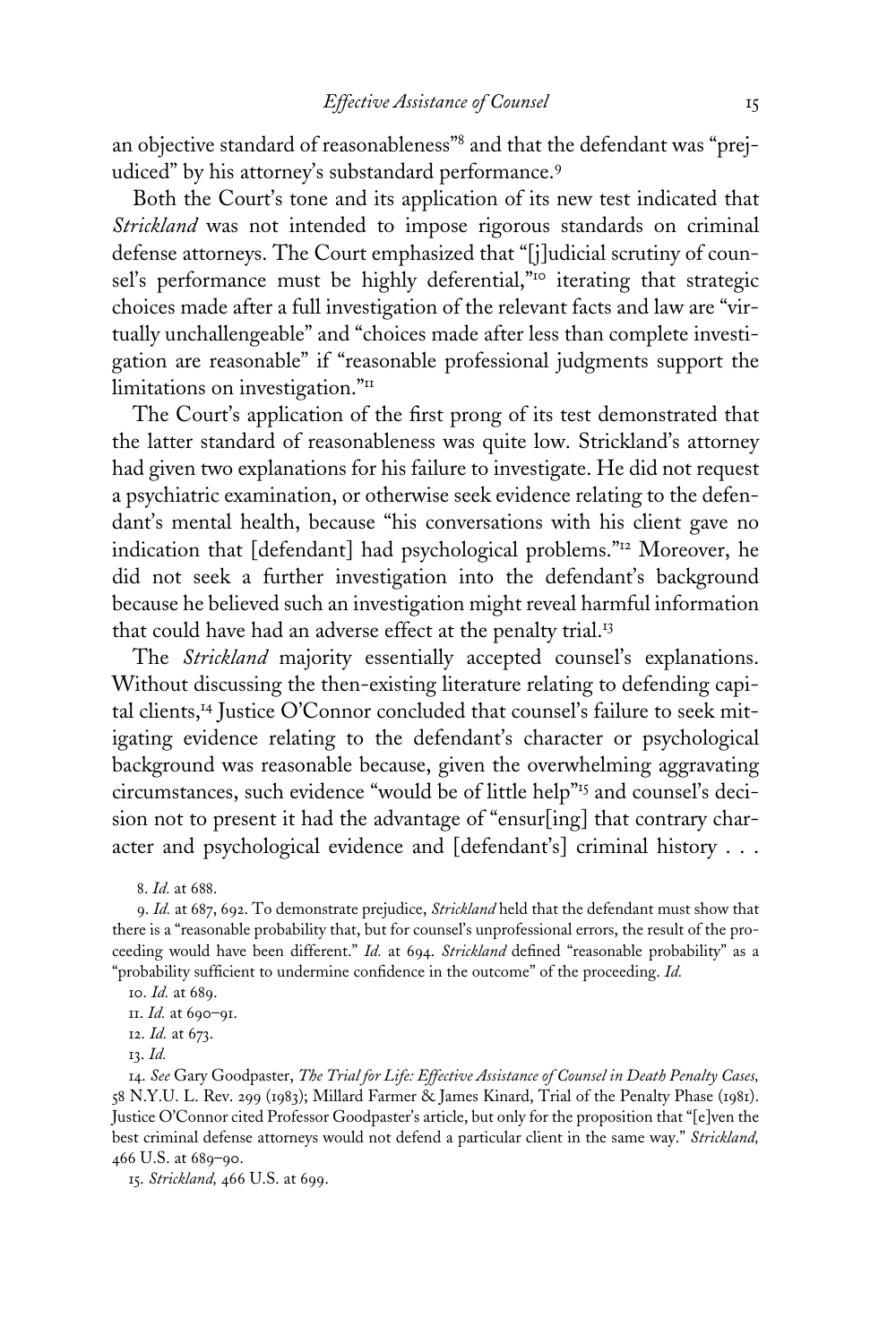would not come in."16 *Strickland* thus appeared to provide a very tolerant standard for lawyers representing defendants in capital cases.

The Court's application of its prejudice prong indicated, moreover, that it might be difficult for a capital defendant to establish that his lawyer's deficient representation resulted in prejudice. The Court tersely concluded that introduction of the mitigating evidence that could have been presented "would barely have altered the sentencing profile presented to the sentencing judge;" therefore, there was "no reasonable probability that the omitted evidence would have changed the conclusion that the aggravating circumstances outweighed the mitigating circumstances" and thus resulted in a sentence other than death.17 The Court's cursory analysis, as well as its conclusion, suggested that it would be difficult in practice for the defendant to establish prejudice within the meaning of *Strickland*'s second prong, at least when the government was able to introduce strong aggravating circumstances at the penalty trial.

Although *Strickland* appeared to set a low standard for attorneys representing criminal defendants, the Court's opinion left important questions open. In particular, it established no standards for determining when an attorney's performance falls within the acceptable "range of reasonableness." Although it indicated that recognized standards (such as those promulgated by the ABA) would be relevant to defining effective assistance, it failed to clarify the role of these standards in evaluating counsel's performance. In addition, it provided little guidance for determining when counsel's deficient performance would result in prejudice. Thus, although *Strickland* established a general framework for deciding effective assistance cases, to a large degree it "left to the bar the task of defining what reasonably competent representation requires."<sup>18</sup>

During the 1980s and 1990s, lower courts frequently applied *Strickland* to invalidate death sentences. In a comprehensive study of death sentences imposed and reviewed by courts between 1973 and 1995, Professor James S. Liebman and his coauthors concluded that state and federal appellate courts reversed 68 percent of all death sentences imposed during that

16. *Id.* These two points seem to cut against each other. If the evidence against the defendant was already overwhelming, counsel would have less reason to be concerned about the introduction of more harmful evidence. Under the circumstances, it would seem that counsel would have relatively little to lose by introducing mitigating evidence.

18. *See generally* William J. Genego, *The Future of Effective Assistance of Counsel: Performance Standards and Competent Representation,* 22 Am. Crim. L. Rev. 181, 212 (1984).

<sup>17.</sup> *Id.* at 700.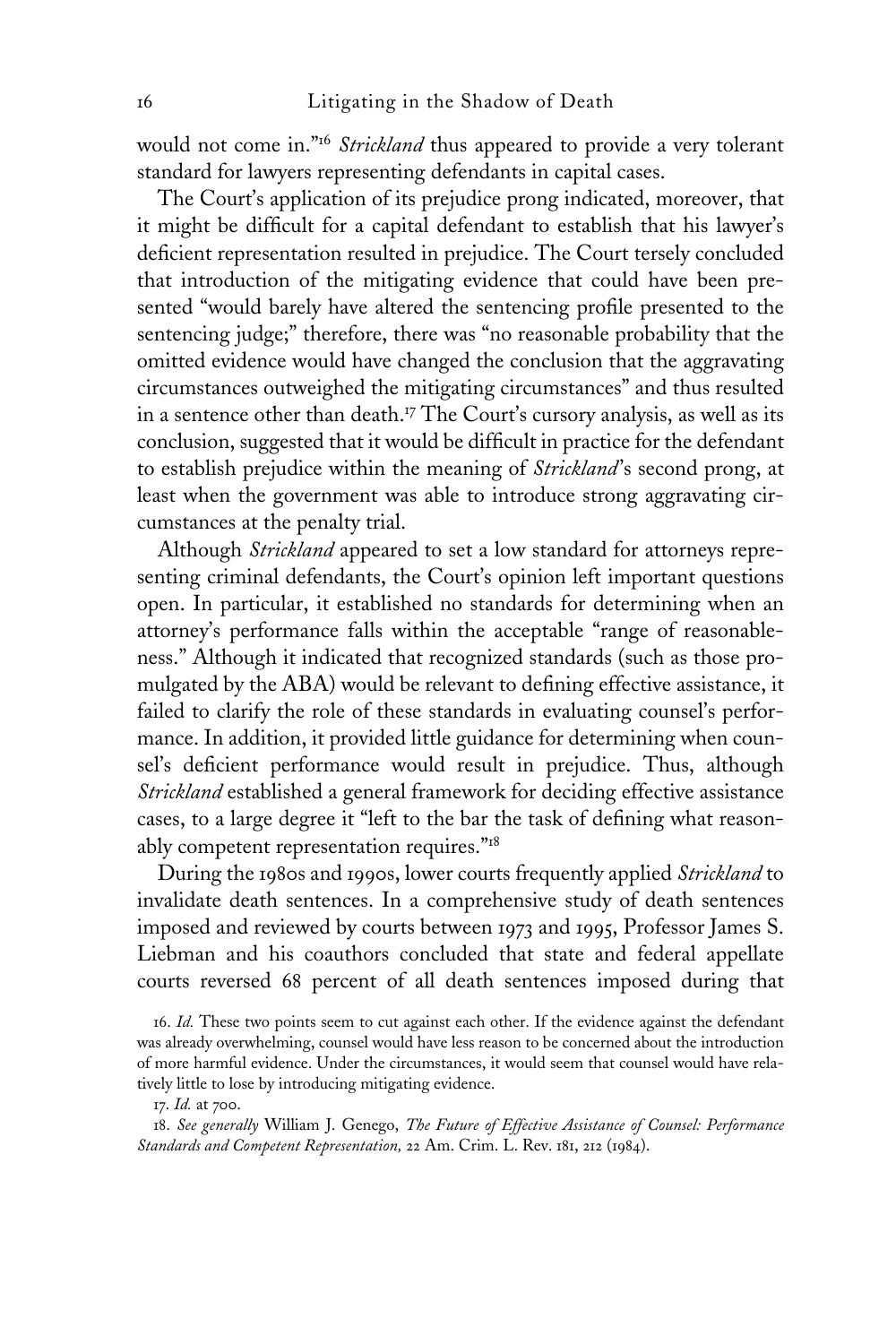period as a result of "serious, reversible error" at the trial level.<sup>19</sup> The Liebman Study found that 41 percent of all death sentences imposed between 1973 and 1995 were reversed upon review at the state direct appeal stage, and those reversals likely reflected the "most glaring errors" committed during the trial phase, such as sentencing a defendant to death despite a lack of sufficient evidence to convict the defendant in the first place, while reversals at later review stages were likely to result from more subtle, yet equally prejudicial, errors. Of the death sentences that survived the state direct appeal stage, approximately 10 percent of those reviewed at the state postconviction stage and 40 percent of those reviewed at the federal habeas stage were reversed. At both these stages, ineffective assistance of counsel led to more death sentence reversals than any other error: the Liebman Study found that 39 percent of the death sentence reversals occurring at the state postconviction stage and 27 percent of the reversals at the federal habeas stage were a result of "egregiously incompetent lawyering."<sup>20</sup>

The significant proportion of cases in which death sentences are reversed on the basis of attorneys' deficient performance indicates that some courts are making a serious effort to monitor capital defense attorneys' representation at capital trials. But it would be a mistake to conclude that reviewing courts have granted death row defendants relief in all or most cases in which these defendants' attorneys provided substandard representation at trial. Since the *Strickland* two-pronged test is difficult to meet, there may have been many cases in which death row defendants were unable to obtain relief under *Strickland* even though objective observers would agree that their lawyers' trial representation was inadequate. Indeed, the extent to which a capital defendant was able to obtain relief on the basis of an ineffective assistance of counsel claim varied widely depending on the jurisdiction in which the defendant was sentenced to death. In general, lower courts in jurisdictions with the most executions were least likely to grant relief. In jurisdictions governed by the Fourth, Fifth, and Eleventh Cir-

19. James S. Liebman, Jeffrey Fagan & Valerie West, A Broken System, Part II: Why There Is So Much Error in Capital Cases, and What Can Be Done About It 11 (2002), *at* http://www2.law.columbia.edu/brokensystem2/report.pdf [hereinafter Liebman et al., A Broken System]. The accuracy of the 68% reversal rate calculated by Professor Liebman and his coauthors has been the subject of debate. *See* Joseph L. Hoffmann, *Violence and the Truth,* 76 Ind. L.J. 939 (2001) (claiming that 68% overstates the reversal rate in capital cases). *But see* Valerie West, Jeffrey Fagan & James S. Liebman, *Look Who's Extrapolating: A Reply to Hoffmann,* 76 Ind. L.J. 951 (2001) (defending the accuracy of the 68% reversal rate).

20. Liebman et al., A Broken System, *supra* note 19, at 41.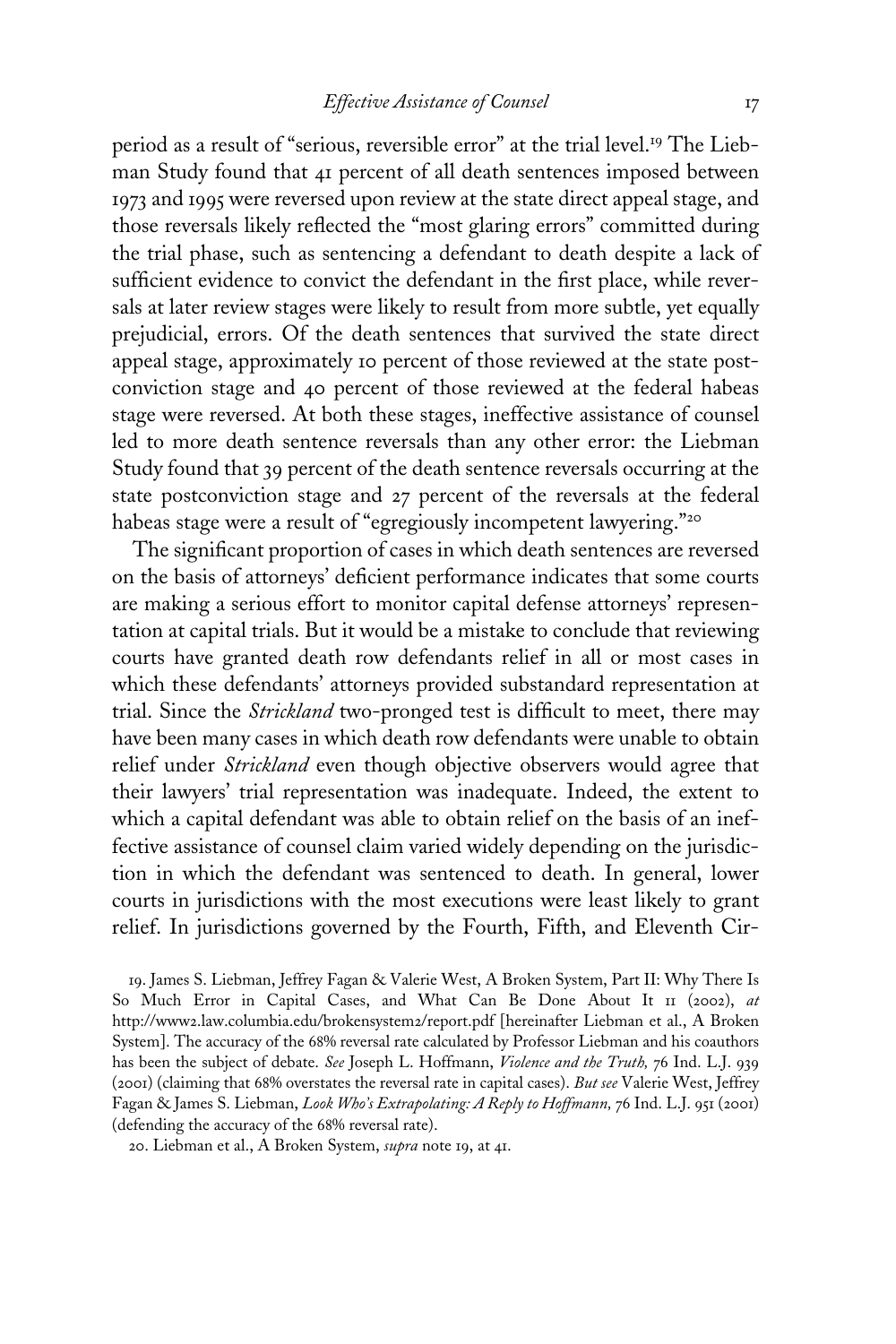cuits, federal courts rarely granted relief, and, with some variations,<sup>21</sup> the state courts within these jurisdictions followed the pattern set by the federal courts. In Virginia, for example, it was almost impossible for a death row inmate to obtain relief on the ground of ineffective assistance of counsel; and in Texas, it was very difficult for a death row inmate to obtain such relief<sup>22</sup>

In some jurisdictions, moreover, death row defendants were unable to obtain relief even in cases in which the attorney's substandard performance seemed quite striking. In a significant number of cases, for example, lower courts held that a capital defendant's attorney's failure to investigate for mitigating evidence did not constitute ineffective assistance of counsel under *Strickland.* If the attorney provided even an apparently weak reason for the failure to investigate, many courts found that the attorney's failure to investigate was not deficient performance because it was based on the attorney's "strategic" choice. Acceptable strategic choices included following the defendant's instructions;<sup>23</sup> believing that an investigation for mitigating evidence would only lead to double-edged evidence that would be harmful to the defendant;<sup>24</sup> or believing that introducing mitigating evidence at the penalty trial would dilute the force of the innocence or "lingering doubt" claims that would be presented at that trial in the event the defendant was found guilty.<sup>25</sup>

*Strickland*'s second prong—requiring that the defendant show his attorney's deficient performance resulted in prejudice—also posed a significant obstacle for capital defendants. Even if a court assumed that a capital defendant's attorney's performance was deficient, it would often conclude that, given the aggravated nature of the government's case, the defendant was unable to show a "reasonable probability" that the attorney's deficient performance made a difference in the outcome.<sup>26</sup> A court might thus conclude that, even though the attorney had no valid excuse for not conduct-

21. E-mail from Keir Wreble, an attorney who collects and analyzes results in death penalty defendants' federal habeas cases, to author (June 2, 2004) (on file with author).

23. *See, e.g.,* Funchess v. Wainwright, 772 F.2d 683, 689 (11th Cir. 1985); Mitchell v. Kemp, 762 F.2d 886, 888–89 (11th Cir. 1985).

24. *See, e.g.,* Brown v. Jones, 255 F.3d 1273, 1277–78 (11th Cir. 2001); Kitchens v. Johnson, 190 F.3d 698, 703 (5th Cir. 1999).

25. *See, e.g.,* Chandler v. United States, 218 F.3d 1305, 1321 (11th Cir. 2000); Tarver v. Hopper, 169 F.3d 710, 715–16 (11th Cir. 1999).

26. *See, e.g.,* Duhamel v. Collins, 955 F.2d 962 (5th Cir. 1992); Daugherty v. Dugger, 839 F.2d 1426 (11th Cir. 1988); Moke v. Thompson, 852 F. Supp. 1310 (E.D. Va. 1994).

<sup>22.</sup> *Id.*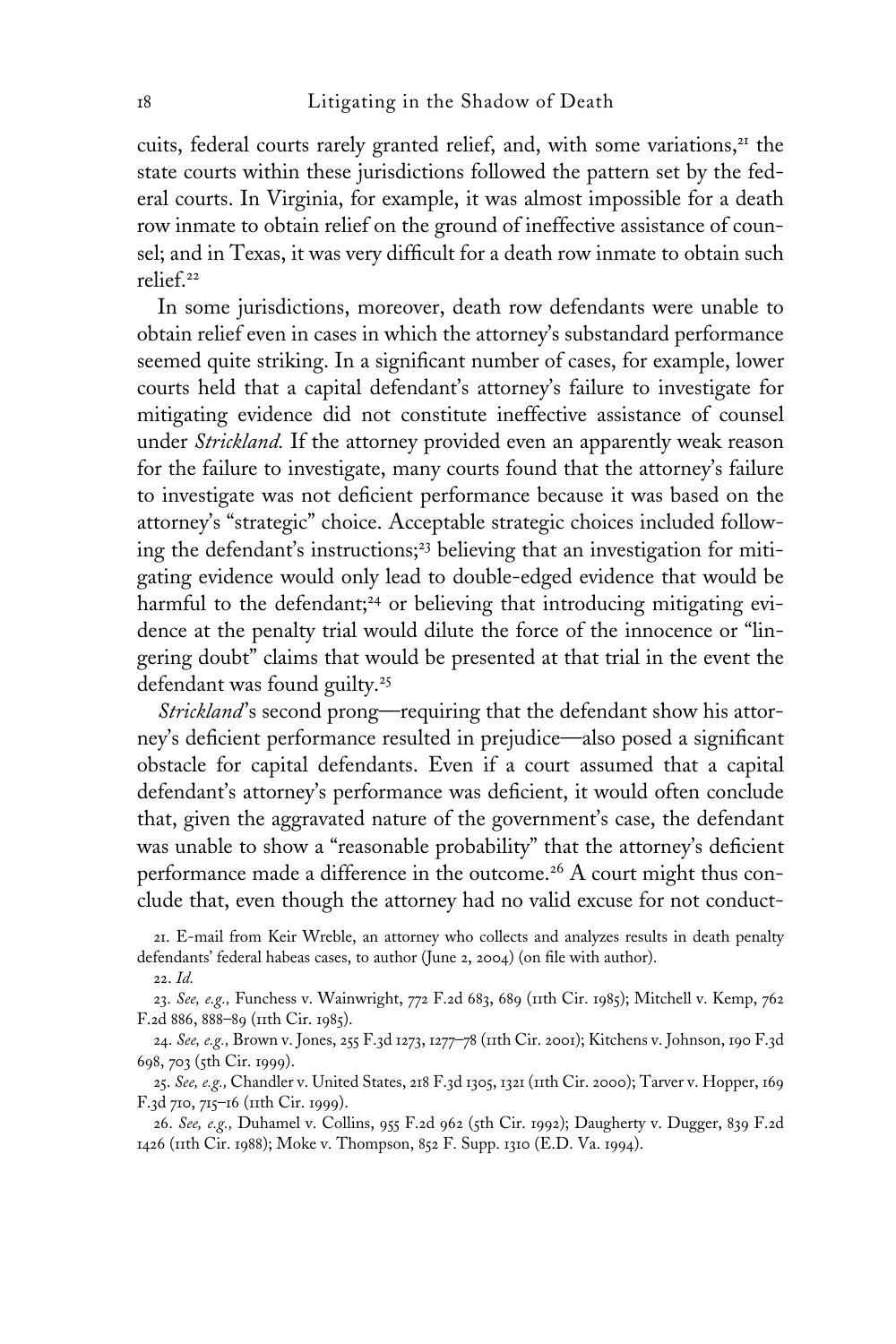ing a search for mitigating evidence, and the mitigating evidence that the attorney failed to find was quite powerful, the defendant was unable to establish that the attorney's failure to investigate established prejudice within the meaning of *Strickland.*

*Strickland*'s overall impact was thus mixed, at best. Even though a significant number of death row inmates obtained relief on the basis of the Court's two-pronged test, the test did not have enough teeth to ensure that it would provide consistent protection to capital defendants or any incentive to states to impose stricter standards for attorneys representing capital defendants. Moreover, although the Court justified its test on the basis that its prime concern was ensuring reliable results, the Court's test was in fact too malleable to provide adequate safeguards against unreliable results in capital cases. As cases discussed in later chapters will show,<sup>27</sup> innocent capital defendants who were convicted and sentenced to death after receiving substandard representation from their attorneys at trial were not necessarily able to invalidate their convictions or death sentences on the basis of *Strickland.*

#### Williams *and* Wiggins

During the 1980s and 1990s, the Court considered a number of cases in which a capital defendant attacked his conviction or death sentence on the ground that his attorney was ineffective. Invariably, the Court rejected these claims.28

In *Williams v. Taylor,*<sup>29</sup> decided in 2000, and *Wiggins v. Smith,*<sup>30</sup> decided in 2003, however, the Court reversed the capital defendants' death sentences on the grounds that their attorneys' performances during the penalty phase of the cases were ineffective. Both cases are potentially significant: *Wiggins* because it could dramatically expand a capital defendant's attorney's obligation to investigate mitigating evidence in preparing for the penalty trial, and *Williams* because it could alter the way in which courts apply *Strickland*'s prejudice prong in capital cases.

<sup>27.</sup> *See infra* Chapters 3 and 7.

<sup>28.</sup> *See, e.g.,* Lockhart v. Fretwell, 506 U.S. 364 (1993); Burger v. Kemp, 483 U.S. 776 (1987).

<sup>29. 529</sup> U.S. 362 (2000).

<sup>30. 123</sup> S. Ct. 2527 (2003).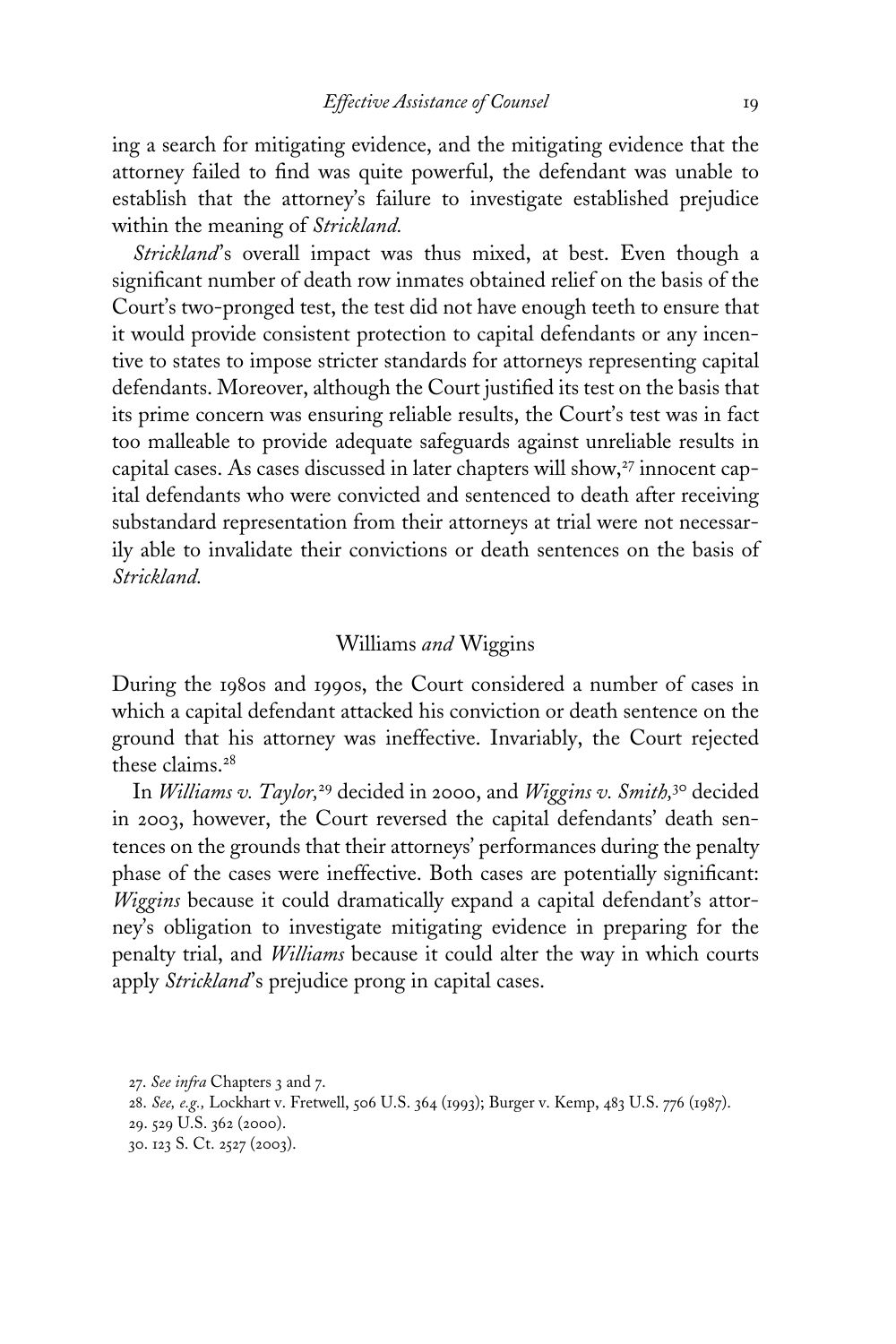#### 20 Litigating in the Shadow of Death

## Wiggins*'s Interpretation of* Strickland*'s First Prong*

In *Wiggins v. Smith,*<sup>31</sup> the Court considered an ineffective assistance of counsel case in which the reasonableness of a capital defendant's attorneys' decision to curtail investigation for mitigating evidence was at issue. The government sought to justify the attorneys' failure to conduct a full investigation for mitigating evidence on the ground that the attorneys had made a strategic choice that eliminated the need for further investigation. The Court's refusal to accept the government's position may have a significant impact in other cases in which a capital defendant's attorney curtails investigation for mitigating evidence. Wiggins's attorneys' decision to curtail investigation was made under unusual circumstances, however. In assessing *Wiggins*'s potential impact, it is thus necessary first to explain the Court's holding and then to identify three issues that the Court's opinion left unresolved.

Kevin Wiggins was charged with the murder of Florence Lacs, a seventy-seven-year-old woman who was found drowned in the bathtub of her ransacked apartment in Woodlawn, Maryland, on September 17, 1988. Ms. Lacs was last seen alive on the afternoon of September 15 when a government witness said Wiggins thanked Ms. Lacs for watching his sheetrock.<sup>32</sup> Geraldine Armstrong, Wiggins's girlfriend, testified that Wiggins picked her up at about 7:45 P.M. on September 15. At that time, Wiggins was driving Ms. Lacs's Chevette and was in possession of her credit card, which Wiggins and Armstrong used when they went shopping that evening and the next day.33 When Wiggins was arrested, he told the police that he had found Ms. Lacs's car with the keys in it in a restaurant parking lot on September 16 and that Armstrong "didn't have anything to do with this."34 The government also sought to establish through expert testimony and other evidence that Ms. Lacs had been murdered on September 15, the same day on which Wiggins had been seen in the vicinity of her apartment.35

The government's case was thus based primarily on evidence that Wiggins was seen near the victim's apartment shortly before the time of her

<sup>31.</sup> *Id.*

<sup>32.</sup> Wiggins v. Corcoran, 288 F.3d 629, 633 (4th Cir. 2002).

<sup>33.</sup> *Id.* at 634.

<sup>34.</sup> *Id.*

<sup>35.</sup> The medical examiner testified that the victim had been murdered and that the date of death could have been September 15. In addition, a friend of the victim testified that on September 15 the victim had been wearing the clothes that were found on her murdered body on September 17, and Wiggins's employer testified that Wiggins had been working near the defendant's apartment on the afternoon of September 15. *Id.* at 632-34.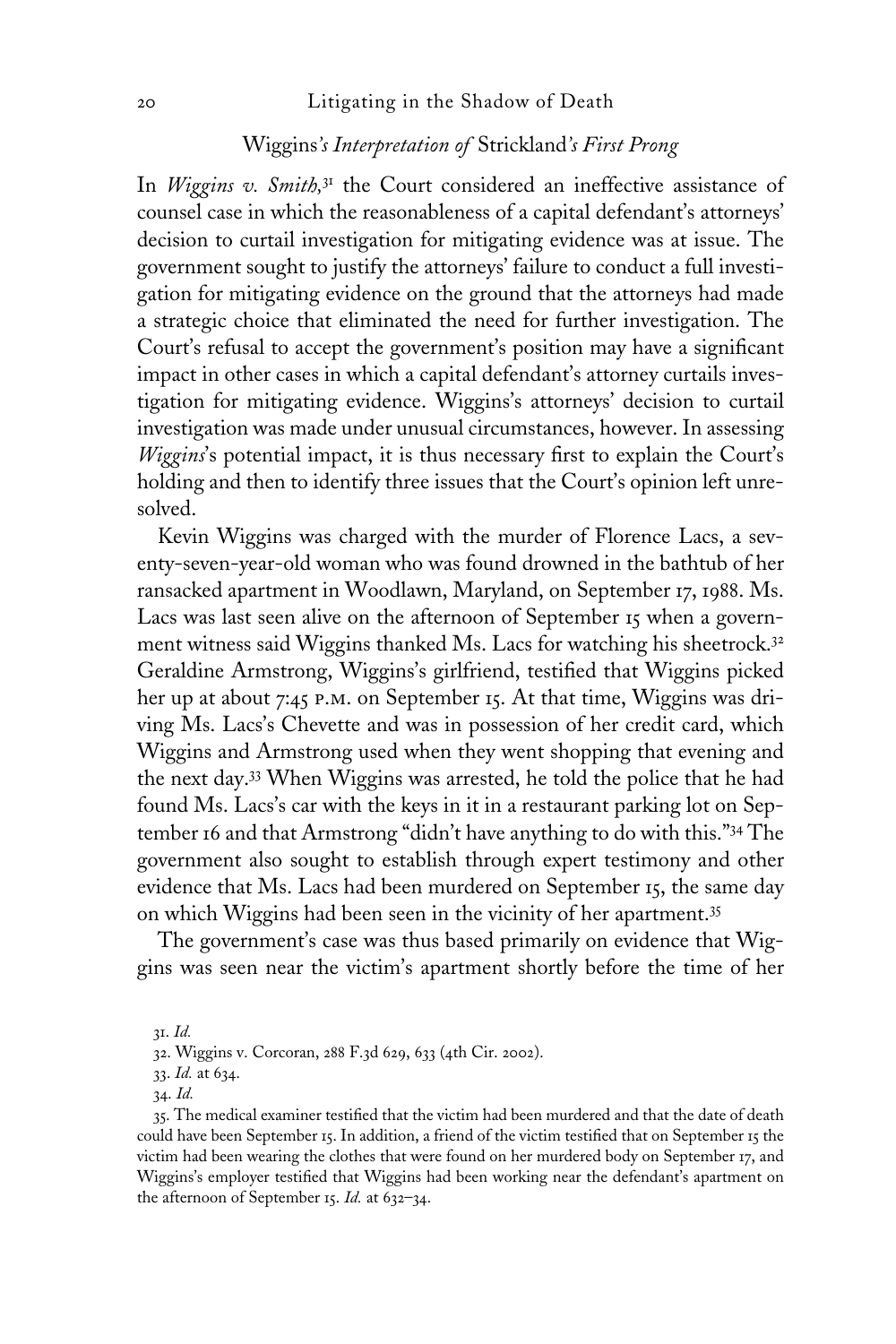murder and that he had possession of property taken from her apartment after the time of the murder.<sup>36</sup> No eyewitnesses or forensic evidence supported the government's claim that Wiggins had been in Ms. Lacs's apartment on September 15. On the other hand, an unidentified fingerprint was found in the apartment, and the police did have other possible suspects, particularly Armstrong's brother who lived just below Ms. Lacs's apartment.37

The defense sought to refute the government's case by showing that Ms. Lacs was still alive when Wiggins was shown to be in possession of the property taken from her apartment. Dr. Kaufman, an expert in forensic pathology, testified that "within a reasonable degree of medical certainty, Ms. Lacs's time of death was no earlier than 3 A.M. on Saturday, September 17."38 If Ms. Lacs had not been killed until September 17, the government's case against Wiggins was obviously insufficient to establish his guilt.

The defense elected to have the defendant's guilt determined by a judge sitting without a jury. The judge rejected Dr. Kaufman's conclusion as to the time of Ms. Lacs's death. He then concluded that Wiggins's possession of property taken from a recently murdered victim combined with the other circumstantial evidence was sufficient to establish his guilt beyond a reasonable doubt.39

The defense chose to have Wiggins's penalty trial before a jury. In order to obtain a death sentence, the government had to prove that Wiggins was a "principal in the first degree," meaning that he had actually killed Ms. Lacs<sup>40</sup> and that the aggravating factors outweighed the mitigating factors.<sup>41</sup>

36. In addition, two inmates testified that Wiggins confessed to the murder while incarcerated; in arriving at a verdict, however, the trial judge indicated that he did not believe either of these inmates. *Id.* at 634.

37. *See* Wiggins v. Corcoran, 164 F. Supp. 2d 538, 554 n.9, 557 (D. Md. 2001).

38. *Wiggins,* 288 F.3d at 634.

 $39.$  In reaching this verdict, the trial judge relied on five factual findings: (1) Wiggins was in the vicinity of the apartment at the time of the murder; (2) he gave a false statement to the police about the stolen goods;  $(3)$  he knew the victim;  $(4)$  the victim was wearing the same clothes on September 15 as she was when she was found dead on September 17;  $\zeta$  the victim's apartment had been ransacked. *See Wiggins,* 164 F. Supp. 2d at 555–56.

40. Under Maryland's capital sentencing statute, the jury may not impose the death penalty unless it first concludes that the defendant was a "principal in the first degree." Md. Code Ann., [Criminal Law] §  $2-202(a)(2)(i)$  (2002). Under Maryland law, "[a] principal in the first degree is one who actually commits a crime, either by his own hand, or by an inanimate agency, or by an innocent human agent." State v. Ward, 396 A.2d 1041, 1046–47 (Md. 1978).

41. A jury must determine by a preponderance of the evidence that the aggravating circumstances outweigh the mitigating evidence. Md. Code. Ann., [Criminal Law]  $\frac{1}{2}$  2–303(i)(2)(i)  $(2002)$ .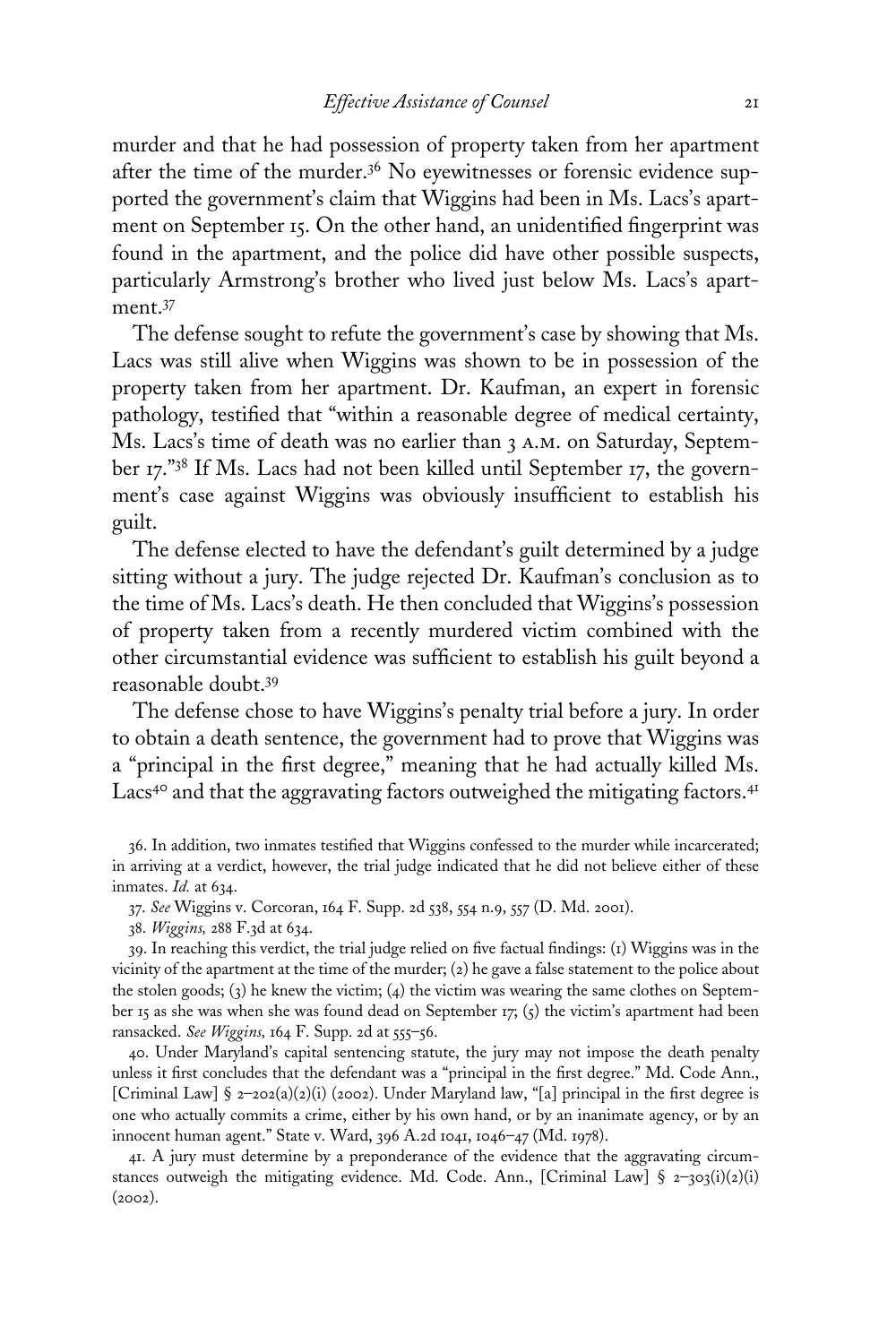One month prior to the scheduled beginning of the penalty trial, Wiggins's attorneys filed a motion for bifurcation of the penalty trial so that the defense could first present evidence showing that Wiggins did not kill Ms. Lacs and then, if necessary, present a mitigation case. The defense claimed that "separating the two cases would prevent the introduction of mitigating evidence from diluting their claim that Wiggins was not directly responsible for the murder."<sup>42</sup>

About a month later, the judge denied the defense's bifurcation motion and the penalty trial began. In her opening statement, one of Wiggins's two defense attorneys told the jury they would "hear evidence suggesting that someone other than Wiggins actually killed Lacs."43 She also told them they were going to hear evidence relating to Wiggins's life and that he had "had a difficult life."<sup>44</sup> During the penalty trial, however, the defense introduced no evidence relating to Wiggins's life history.45 Instead, it again introduced expert testimony attacking the government's theory as to Ms. Lacs's time of death. In essence, the defense sought to convince the jury that Wiggins could not have been a principal in the first degree because he was not in any way involved in her murder.

At the conclusion of the penalty trial, the judge instructed the jury that Wiggins had been convicted of the first-degree murder of Ms. Lacs and that they were required to accept that conviction as "binding" even if they believed it "to have been in error."46 He then explained the standard for determining whether Wiggins was a "principal in the first degree" and told the jurors that, if they found that Wiggins was a "principal in the first degree," they should determine whether the death penalty should be imposed by weighing the aggravating and mitigating circumstances.47 The jury imposed a death sentence.

Wiggins claimed that his trial attorneys were ineffective because they failed to conduct a full investigation for mitigating evidence relating to his personal history. Wiggins's trial attorneys had obtained some information relating to his background, including a pre-sentence investigation report prepared by the Division of Parole and Probation, and Department of Social Services (DSS) records "documenting [Wiggins's] various place-

<sup>42.</sup> *Wiggins,* 123 S. Ct. at 2532.

<sup>43.</sup> *Id.*

<sup>44.</sup> *Id.*

<sup>45.</sup> *Id.*

<sup>46.</sup> Wiggins v. Smith, Joint Appendix of Petitioner and Respondent 369.

<sup>47.</sup> *Id.*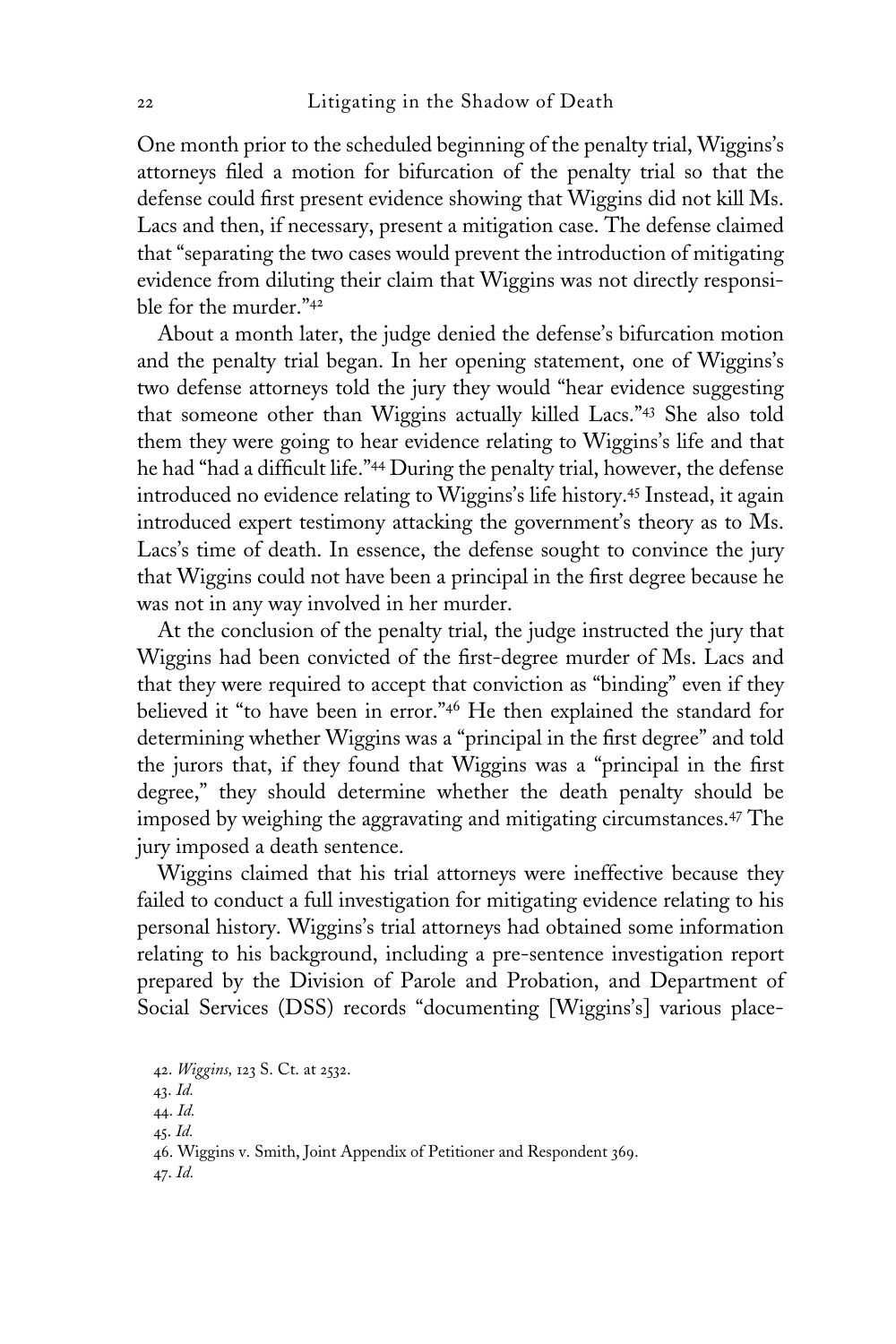ments in the State's foster care system."48 They had not, however, retained a forensic social worker to prepare a full compilation of Wiggins's social history, even though funds for that purpose were available.<sup>49</sup> Wiggins's senior attorney explained that the attorneys had decided, well in advance of trial, "to focus their efforts on 'retrying the factual case' and disputing Wiggins's direct responsibility for the murder."50 They believed that compiling a social history was unnecessary because they did not want to present a shotgun defense that might dilute the force of the evidence disputing Wiggins's responsibility.

The Maryland state courts rejected Wiggins's ineffective assistance of counsel claim, concluding that his attorneys had made a "deliberate, tactical" decision to concentrate their efforts on convincing the penalty jury that Wiggins was not responsible for Ms. Lacs's murder.51 Wiggins challenged this ruling in a federal writ of habeas corpus. Under the applicable federal habeas statute,<sup>52</sup> the issue before the Supreme Court was whether the Maryland state courts' ruling denying Wiggins's ineffective assistance of counsel claim was an "unreasonable application of clearly established federal law."<sup>53</sup> In order to establish this, Wiggins had to show that his attorneys' decision to curtail investigation before they had obtained his complete social history was deficient performance under the first prong of the *Strickland* test.<sup>54</sup>

In addressing this issue, Justice O'Connor's majority opinion focused on a capital defense attorney's obligation to investigate for mitigating evidence. Justice O'Connor stated that Wiggins's attorneys' decision to curtail the investigation "fell short of the professional standards that prevailed in Maryland in 1989" because "standard practice in Maryland in capital cases" at that time "included the preparation of a social history report."55 She indicated, moreover, that Wiggins's attorneys' decision could not be attributed to a lack of resources because "the Public Defender's office made funds

48. *Wiggins,* 123 S. Ct. at 2536.

52. *See* 28 U.S.C. § 2254 (2000).

53. *Wiggins,* 123 S. Ct. at 2534 (citing 28 U.S.C. § 2254(d)(1)).

 $54.$  In addition, Wiggins had to show that his attorneys' deficient performance constituted prejudice under the second prong of the *Strickland* test. *See id.* at 2542; Strickland v. Washington, 466 U.S. 668, 692–94 (1984).

55. *Wiggins,* 123 S. Ct. at 2536.

<sup>49.</sup> *Id.*

<sup>50.</sup> *Id.* at 2533.

<sup>51.</sup> *Id.*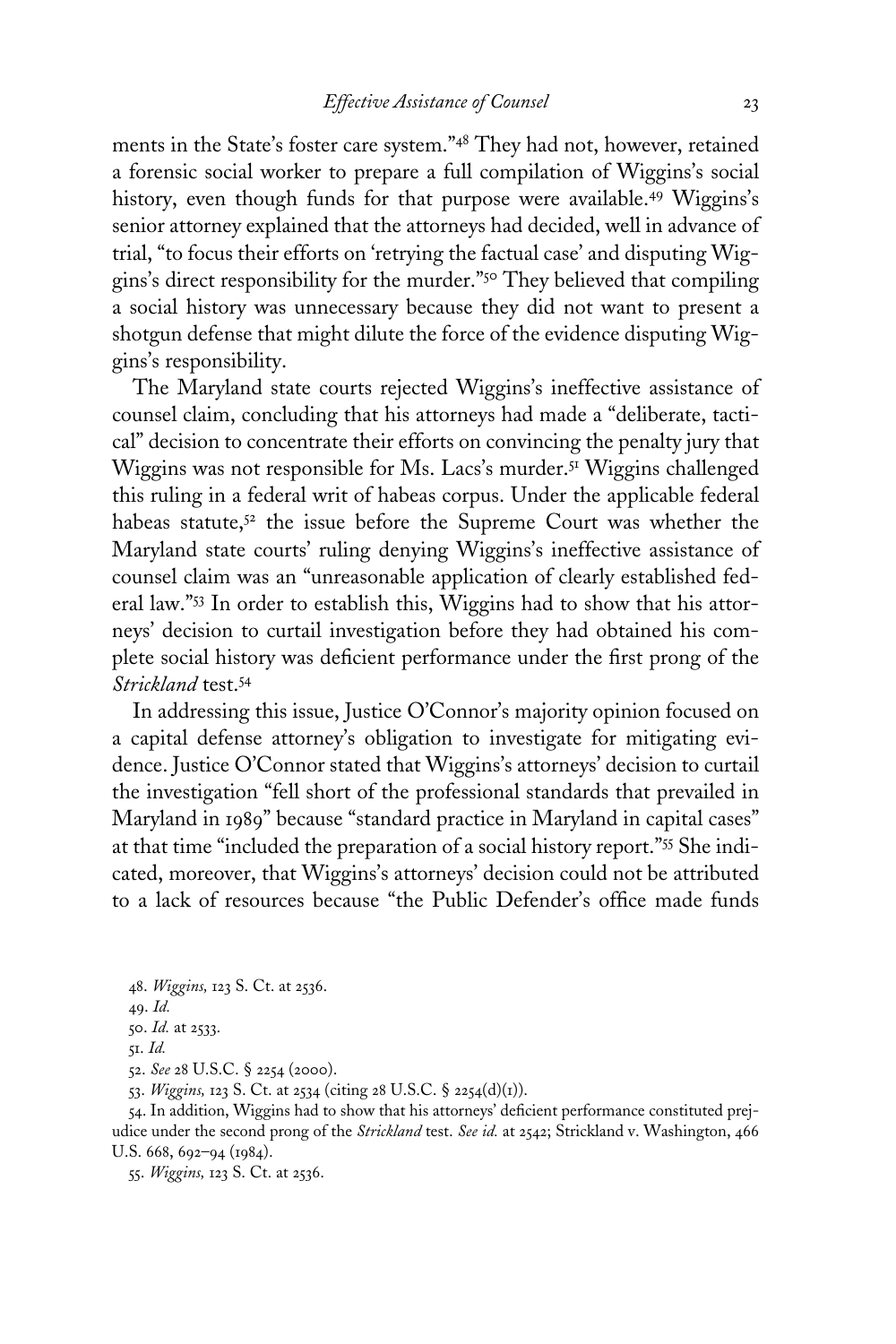available for the retention of a forensic social worker" who would prepare the necessary report.<sup>56</sup>

The majority also observed that "[t]he ABA Guidelines provide that investigations into mitigating evidence 'should comprise efforts to discover *all reasonably available* mitigating evidence,'"57 adding that under both the ABA Guidelines and the ABA Standards for Criminal Justice, this investigation should delve into various topics, including the defendant's "family and social history."58 Justice O'Connor referred to these standards as "welldefined norms," $59$  thus implying that, in the absence of a reasonable justification, an attorney's failure to conduct such an investigation would constitute deficient performance under *Strickland*.

Justice O'Connor further concluded that Wiggins's attorneys' decision to curtail investigation could not be justified as a reasonable strategic decision; rather, the attorneys' decision to abandon their investigation "mad[e] a fully informed decision with respect to sentencing strategy impossible."<sup>60</sup>

## *Three Unresolved Issues*

Although *Wiggins* was ostensibly applying *Strickland*'s ineffective assistance of counsel test, the Court's analysis indicated that its view of the standard of care required of an attorney representing a capital defendant may have evolved. In *Strickland* the Court had stated that professional standards such as those articulated in the ABA Guidelines would not necessarily define the standard of care for criminal defense attorneys;<sup>61</sup> the *Wiggins* majority indicated, however, that the ABA Guidelines relating to a capital defendant's attorney's obligation to investigate for "all reasonably available mitigating evidence" does articulate the standard of care for such an attorney. The defense attorney may not trump this obligation, moreover, by simply asserting that she adopted a strategy that focused exclusively on reasserting the defendant's possible innocence at the penalty trial.

In assessing *Wiggins*'s application to other situations in which a capital defense attorney makes a strategic decision to curtail investigation for mitigating evidence, three questions seem especially significant. First, in

56. *Id.* 57. *Id.* at 2537. 58. *Id.* 59. *Id.* 60. *Id.* at 2538. 61. 466 U.S. at 688–89.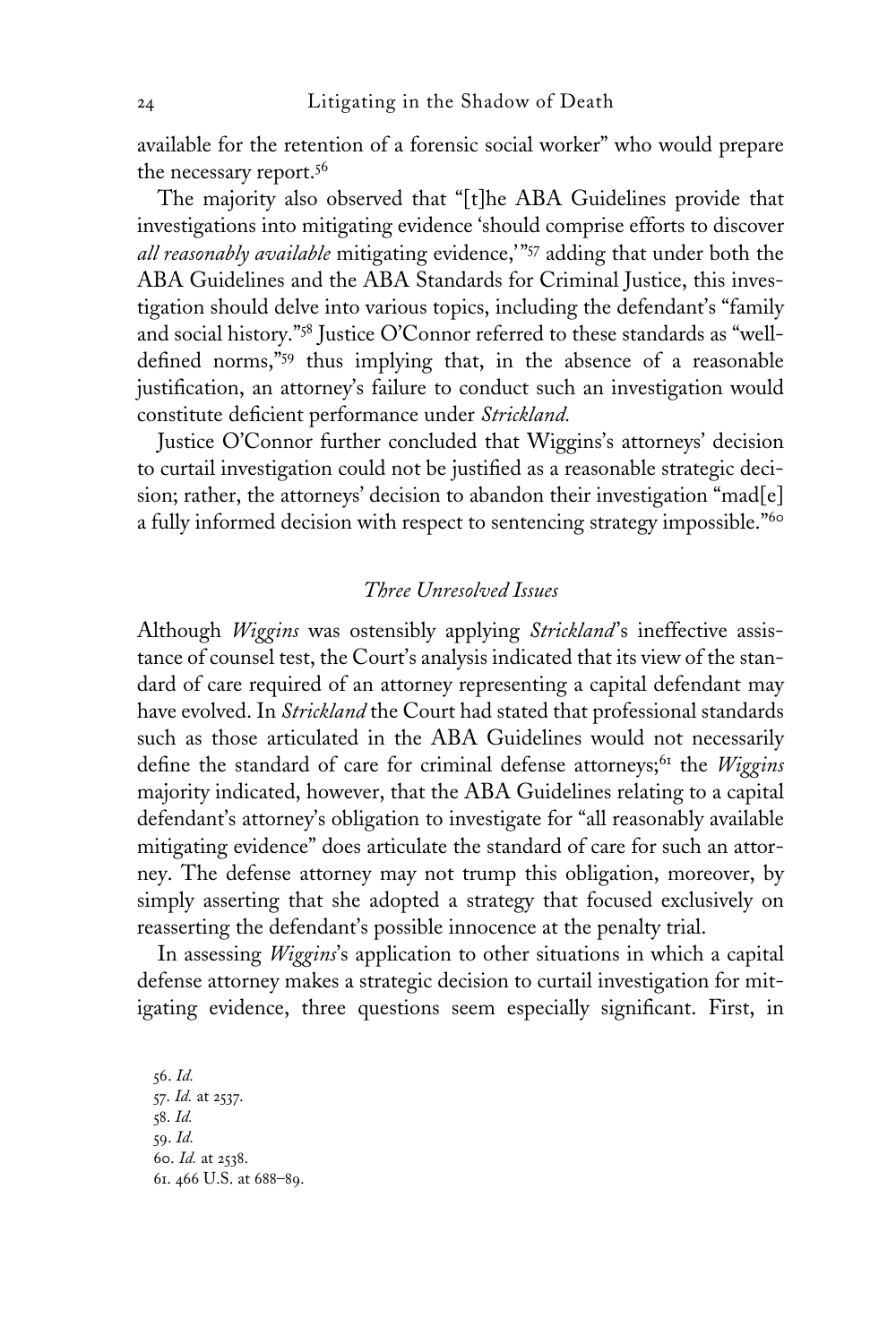defining counsel's duty to investigate for mitigating evidence, what does the Court mean by "all reasonably available mitigating evidence"? Second, can a capital defense attorney justify a decision to curtail investigation for mitigating evidence because the defendant requests that no such evidence be presented at the penalty trial? And, third, when may the attorney make a reasonable decision to curtail investigation for mitigating evidence on the basis of a strategic choice that relates to the quality of the available mitigating evidence?

## *The Duty to Investigate for "All Reasonably Available Mitigating Evidence"*

As explained by the Court, *Wiggins* provides a clear example of a case in which the mitigating evidence that counsel failed to investigate was "reasonably available." At the time of Wiggins's trial, "the Public Defender's Office made funds available for the retention of a forensic social worker"<sup>62</sup> who would prepare a report relating to the defendant's background. Using funds to obtain such a report would not affect the extent to which counsel would have resources available for the guilt trial because the guilt trial had already been completed. In *Wiggins,* the mitigating evidence was thus "reasonably available" not only because counsel could obtain it but also because it could be obtained without any strain on existing resources.

In other cases, the availability of potential mitigating evidence will not be so clear. In most jurisdictions, judges have discretion as to the amount of funds to be allocated to capital defense attorneys for investigation.<sup>63</sup> In exercising this discretion, judges may limit the number of expert witnesses

62. *Wiggins,* 123 S. Ct. at 2536.

63. In most states, statutes provide judges with wide discretion as to the expenses to be allocated for the investigation and preparation of a capital case. *See, e.g.,* Tex. Crim. Proc. Code Ann. § 26.052(f)–(g) (Vernon 2003) (counsel may request and court shall grant reasonable "advance payment of expenses to investigate potential defenses"); Tenn. Code Ann. § 40–14–207(b) (2002) (court may grant prior authorization for "investigative or expert services or other similar services" necessary to protect defendant's constitutional rights "in a reasonable amount to be determined by the court"); Cal. Penal Code § 987.9(a) (West 1985 & Supp. 2004) (counsel may request funds for payment of "investigators, experts, and others for the preparing or presentation of the defense" and "a judge . . . shall rule on the reasonableness of the request and shall disburse an appropriate amount of money to the defendant's attorney"). *See generally* Stephen Bright, *Neither Equal Nor Just: The Rationing and Denial of Equal Services to the Poor When Life and Liberty Are at Stake,* 1997 Ann. Surv. Am. L. 783, 820 (explaining that judges routinely use their discretion to deny defense counsel the funds needed to adequately investigate a case and often do so by requiring counsel to show the need for such funds—"a showing that frequently cannot be made without the very . . . assistance that is sought").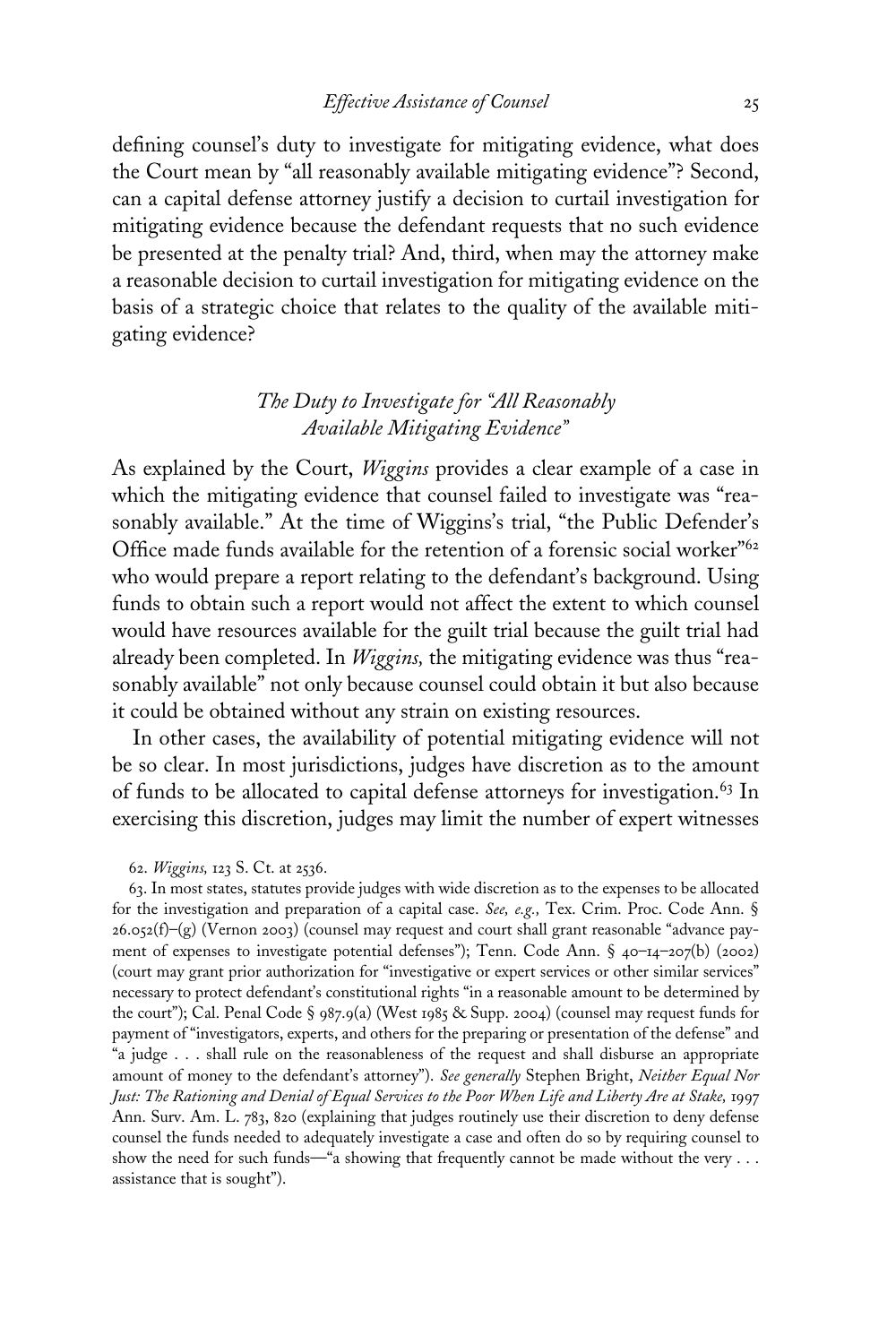or inform the attorney that the total amount of funds for investigation cannot exceed a certain amount.<sup>64</sup> The judge's authority to exercise discretion is limited, however, by *Ake v. Oklahoma*,<sup>65</sup> which holds that, upon a sufficient showing that his mental condition will be a significant factor in a capital case, a capital defendant is entitled to compensation for a psychiatrist to assist the defense. Lower courts have interpreted *Ake* as requiring compensation of other defense experts if it can be shown that they are needed to assist the defense in developing a significant issue.<sup>66</sup> Under *Ake*, a judge should not be permitted to deny authorizing funds for the retention of a capital defendant's expert witness if the defense adequately demonstrates that the expert is needed to develop a particular type of mitigating evidence.<sup>67</sup>

In some cases, the defendant's attorney may believe—rightly or wrongly—that she should opt for presenting the strongest defense at the guilt stage rather than diminishing the resources available for that purpose by requesting funds to investigate for mitigating evidence.<sup>68</sup> In this situation, the attorney may decide to curtail the investigation for mitigating evidence so as not to diminish the resources available for strengthening the defendant's defense at the guilt stage. In applying *Wiggins* to these situations, courts will have to decide whether counsel's obligation to investigate for "all reasonably available mitigating evidence" encompasses an obligation to seek all such evidence or only an obligation to seek "mitigating evi-

64. *See, e.g.,* State v. Daniel, No. W2000–00981-CCA-R3-CD, 2001 Tenn. Crim. App. LEXIS 967, at \*30–34 (Dec. 28, 2001) (holding that the trial court did not abuse its discretion in refusing to appoint a mitigation specialist because defendant failed to make the required showing that (1) defendant would be deprived of a fair trial without such assistance and (2) there was a reasonable likelihood that such assistance would materially assist the defense); Commonwealth v. Shabazz, No. CR03000337–00 & CR02–856, 2003 Va. Cir. LEXIS 74, at \*23–24 (Mar. 31, 2003) (noting that the trial court properly limited mitigation specialist to 20 hours to establish a factual basis for full investigation for mitigating evidence). *But see* Williams v. State, 669 N.E.2d 1372, 1384 (Ind. 1996) (finding abuse of discretion in trial court's decision to limit mitigation specialist to 25 hours of investigation, but establishing no clear standards for determining when a judge's failure to authorize defense investigation will constitute an abuse of discretion).

65. 470 U.S. 68 (1985).

66. *See* Welsh S. White, *Effective Assistance of Counsel in Capital Cases: The Evolving Standard of Care,* 1993 U. Ill. L. Rev. 323, 342.

67. In practice, however, "many defense attorneys [did] not do a good job of making a showing of the need for funds" prior to *Wiggins.* E-mail from Stephen Bright to author (Aug. 31, 2003) (on file with author). For further discussion of *Ake*, see *infra* notes 68 & 75 and accompanying text.

68. In some cases, the defense attorney's belief that she must choose between allocating resources to the guilt or penalty stage may be mistaken. If the attorney can make a sufficient showing under *Ake,* arguably she should be entitled to compensation for expert witnesses at the penalty trial regardless of the funds already expended for expert witnesses at the guilt trial.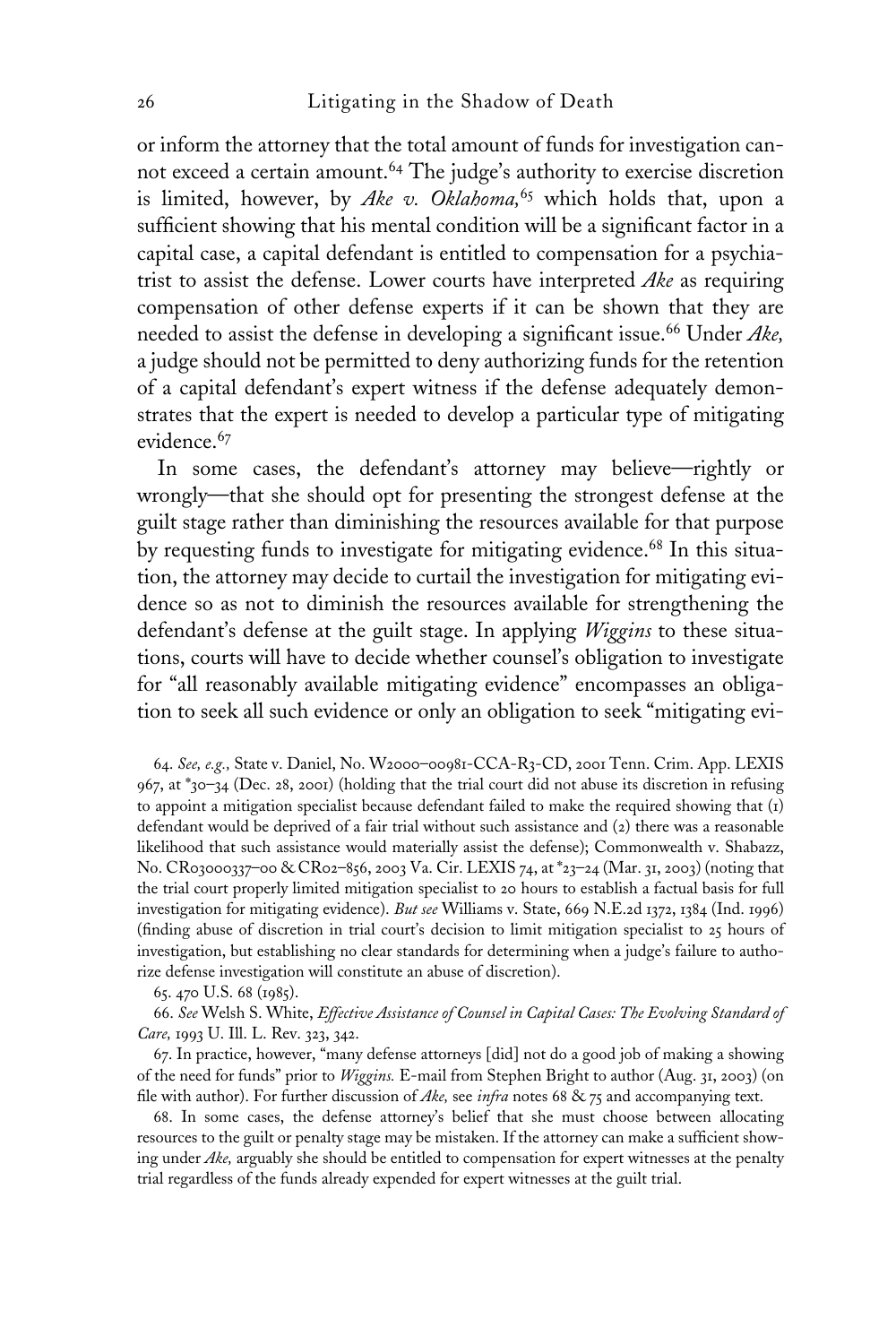dence" that can be obtained without placing a strain on the resources available for other purposes. Courts should be able to resolve this problem, however, by requiring that a capital defendant's attorney make an adequate record of the resources needed for a full investigation of mitigating evidence. In deciding on the nature of the resources that the attorney should be required to seek, courts should be guided by the same ABA Guidelines the Court relied on in *Wiggins.*

Because the trial judge has broad discretion in allocating funds for defense investigation, a capital defendant's attorney may understand that she will have to make choices as to how funds for investigation will be allocated. She may know, for example, that obtaining funds for a forensics expert whom she believes will enhance the defendant's chances at the guilt phase will in practice make it impossible for her to obtain funds to conduct an adequate investigation of the defendant's possible mental impairment. In this situation, the attorney's strategic choices relating to resource allocation should generally be viewed as reasonable. If her highest priority is to obtain a forensics expert who will testify at the guilt trial, she should be allowed to first seek funds for that expert, thereby making it clear that this is the defense's top priority.

But even if the attorney's choices make it impossible in practice for her to obtain the resources necessary to conduct a full investigation for the potentially available mitigating evidence, she should be required to make a record showing that she sought such an investigation.<sup>69</sup> At a minimum, she should request that the court appoint a social worker (or other mitigation expert) who can conduct a full investigation relating to the defendant's social history. Depending on the circumstances, she should also request funds that will allow an adequate investigation relating to the other areas that, as *Wiggins* noted,<sup>70</sup> the ABA Guidelines have identified as providing sources for mitigating evidence.<sup>71</sup> These include the defendant's "medical history, educational history, employment and training history, . . . prior adult and juvenile correctional experience, and religious and cultural influences."72 In some cases, for example, the attorney might be able to

<sup>69.</sup> If the attorney believes allocating resources for the purpose of strengthening the defendant's case at the guilt trial must be the defense's first priority, she will generally be able to make that priority clear through presenting motions relating to these issues before making motions designed to obtain a full investigation for mitigation.

<sup>70. 123</sup> S. Ct. at 2537.

<sup>71.</sup> *Id.*

<sup>72.</sup> *Id.* (citing American Bar Association, ABA Guidelines for the Appointment and Performance of Counsel in Death Penalty Cases, Guideline 11.8.6, at 133 (1989)).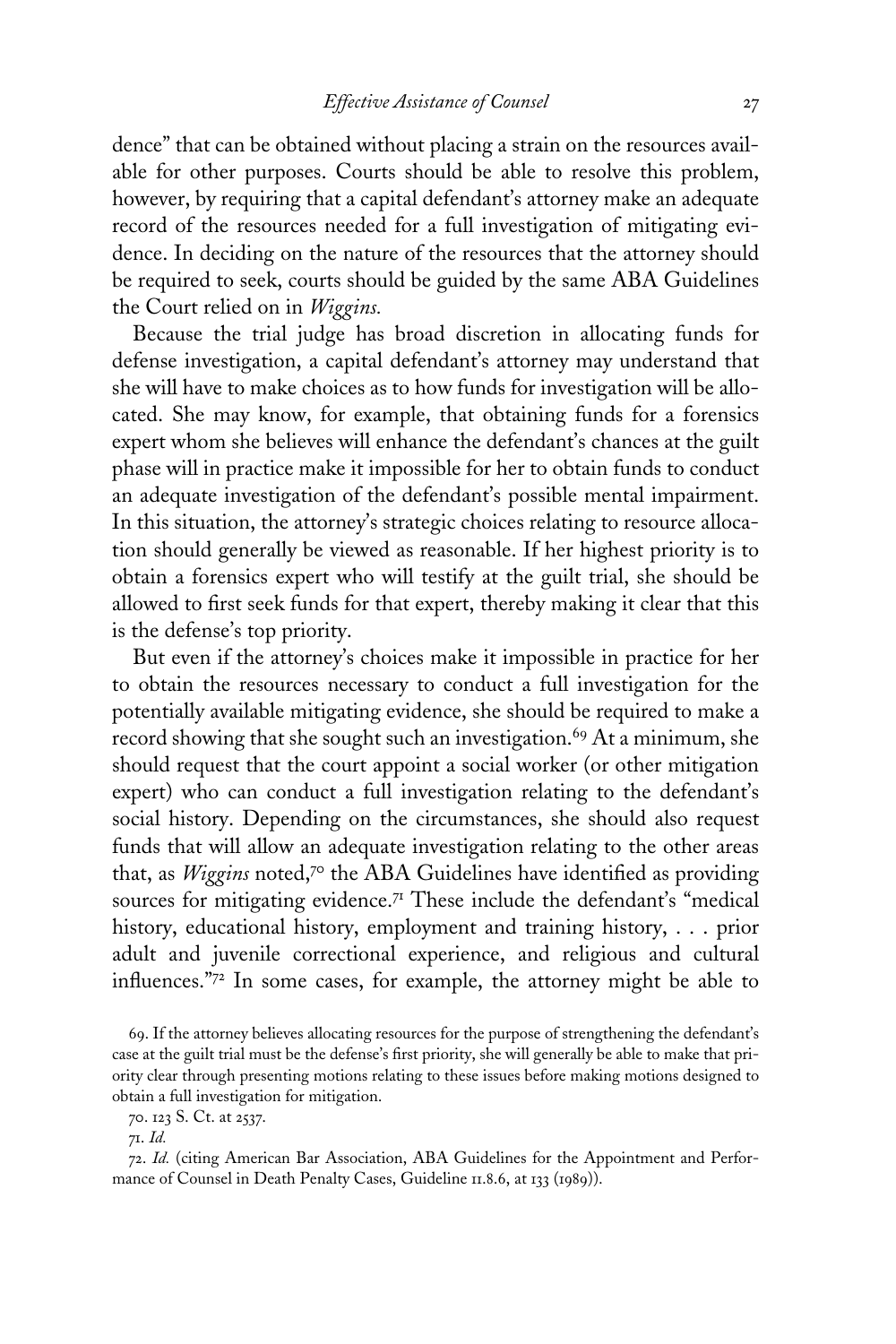demonstrate the need for a mental health expert to conduct a meaningful investigation into the defendant's mental impairment or an expert in a specific culture to investigate the effect of religious or cultural influences on his conduct.73

Through requesting these resources, the defense attorney would make a record as to the type of investigation she believed to be necessary to present the "available" mitigating evidence. The attorney's request would alert the judge as to the extent and nature of potentially mitigating evidence. If the judge denied some or all of the attorney's request and the defendant subsequently received a death sentence, the defense would then be able to raise on appeal the question whether the capital defendant was provided with adequate resources to present the available mitigating evidence at the penalty trial. In some cases, the defense would have a strong argument that, based on *Ake v. Oklahoma,*<sup>74</sup> the judge's failure to provide adequate compensation for the experts needed to assist the defense in obtaining "any reasonably mitigating evidence" violated the defendant's right to due process.75

# *The Defendant Instructs the Attorney Not to Look for Mitigating Evidence*

In *Wiggins,* there was no indication that the defendant had given his attorneys any instructions relating to investigating or introducing mitigating evidence. In some cases, however, a capital defendant will instruct the attorney that she is neither to investigate mitigating evidence nor to present any at the penalty trial in the event the defendant is convicted of the capital crime. In some cases, moreover, the defendant may instruct the attorney either to stop investigating mitigating evidence entirely or to omit some particular aspect of the investigation, such as interviewing members of the defendant's family. *Wiggins*'s holding raises the question whether the

<sup>73.</sup> *See, e.g.,* Mak v. Blodgett, 970 F.3d 614 (9th Cir. 1992) (holding counsel ineffective due to failure to conduct investigation that would have produced, *inter alia,* expert testimony about the difficulty of adolescent immigrants from Hong Kong assimilating to North America; this evidence would have humanized the defendant and could have resulted in a life sentence, even though the defendant would have been convicted of thirteen murders).

<sup>74. 470</sup> U.S. 68 (1985).

<sup>75.</sup> *Wiggins* appears to recognize that introducing "any available mitigating evidence" will be a critical factor for the defense in many, if not most, capital cases. Whether *Ake* requires compensation for the expert requested by the defense should thus depend on whether the defense can make a sufficient showing that the expert is necessary to assist in obtaining or evaluating such evidence.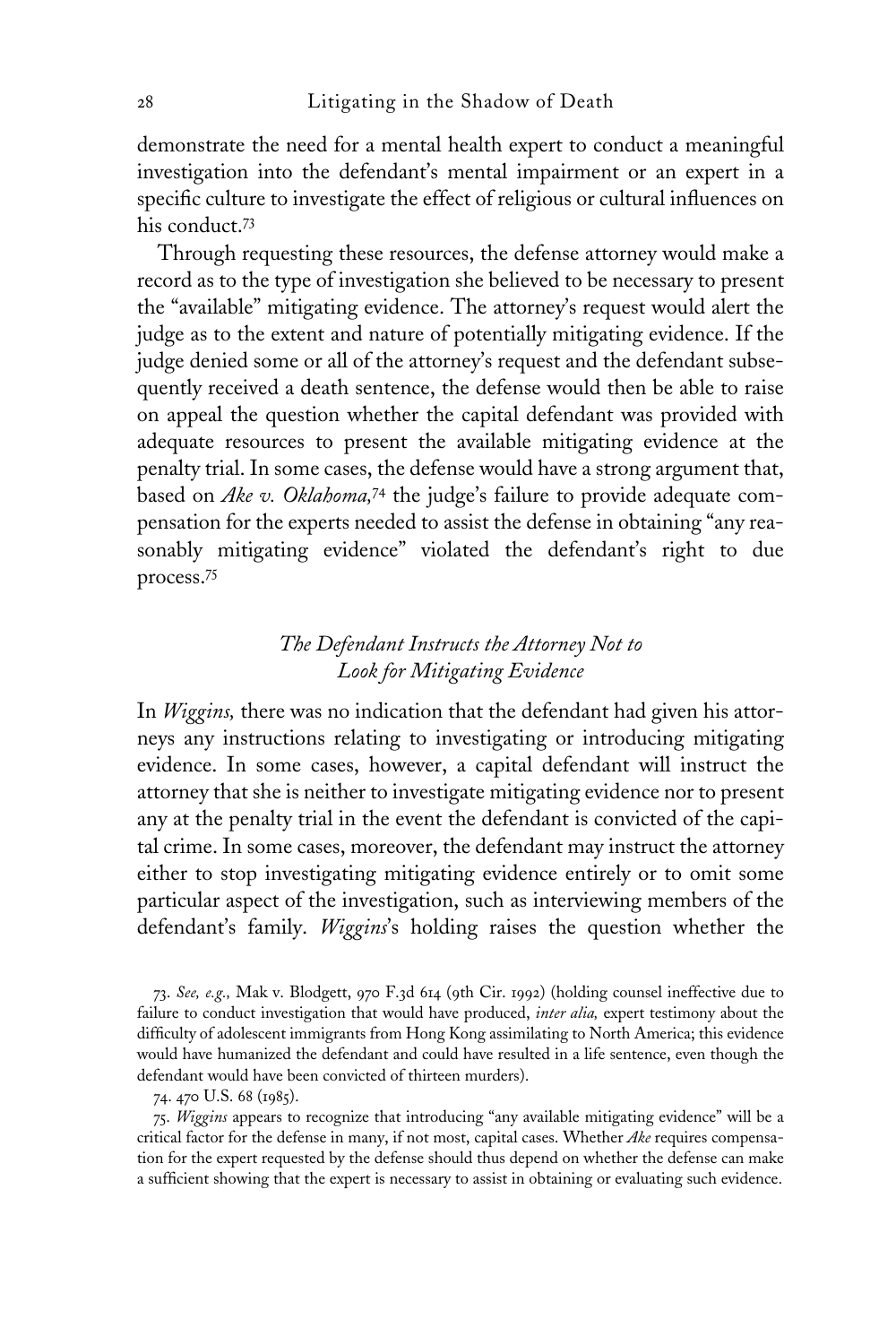defense attorney's duty to investigate available mitigating evidence applies to cases in which the attorney receives these kinds of instructions.

The ABA Guidelines directly speak to the situation in which the capital defendant instructs his attorney not to present mitigating evidence at the penalty trial. In a sentence that immediately precedes the portion of the Guidelines relied on in *Wiggins,* the 1989 Guidelines state that "[t]he investigation for the preparation of the sentencing phase should be conducted regardless of any initial assertion by the client that mitigation should not be offered."<sup>76</sup> The basis for these Guidelines is that, unless the attorney conducts a full investigation of potential mitigating evidence prior to trial, the defendant will not be able to make an informed decision as to the sentencing strategy to be pursued at the penalty trial.77

At least as to a capital defense attorney's obligation to investigate for mitigating evidence, the *Wiggins* majority appeared to accept the ABA Guidelines as establishing "norms" for competent representation by capital defense attorneys. The ABA Guidelines' statement that a capital defense attorney has an obligation to investigate despite her client's initial instructions to the contrary are integrally related to the Guidelines accepted by the Court and thus should be viewed as also establishing the standard for competent performance in capital cases.

#### *Strategic Choices to Ignore Potential Mitigating Evidence*

At Wiggins's postconviction hearing, Wiggins's senior attorney explained the attorneys' decision to curtail investigation, testifying that prior to trial they decided not to introduce mitigating evidence relating to the defen-

76. American Bar Association, ABA Guidelines for the Appointment and Performance of Counsel in Death Penalty Cases, Guideline 11.4.1(c), at 93 (1989). In February 2003, ABA updated these guidelines to read: "The investigation regarding penalty should be conducted regardless of any statement by the client that evidence bearing upon penalty is not to be collected or presented." American Bar Association, ABA Guidelines for the Appointment and Performance of Counsel in Death Penalty Cases, Guideline 10.4.A.2, at 76 (2003).

77. According to the 1989 ABA Guidelines, an attorney must first investigate and "evaluate the potential avenues of action and then advise the client on the merits of each." American Bar Association, ABA Guidelines for the Appointment and Performance of Counsel in Death Penalty Cases, Guideline 11.4.1, at 96 (1989). The most recent version of the Guidelines states that "[c]ounsel cannot reasonably advise a client about the merits of different courses of action, the client cannot make informed decisions, and counsel cannot be sure of the client's competency to make such decisions, unless counsel has first conducted a thorough investigation." American Bar Association, ABA Guidelines for the Appointment and Performance of Counsel in Death Penalty Cases, Commentary to Guideline 10.7, at 80–81 (2003).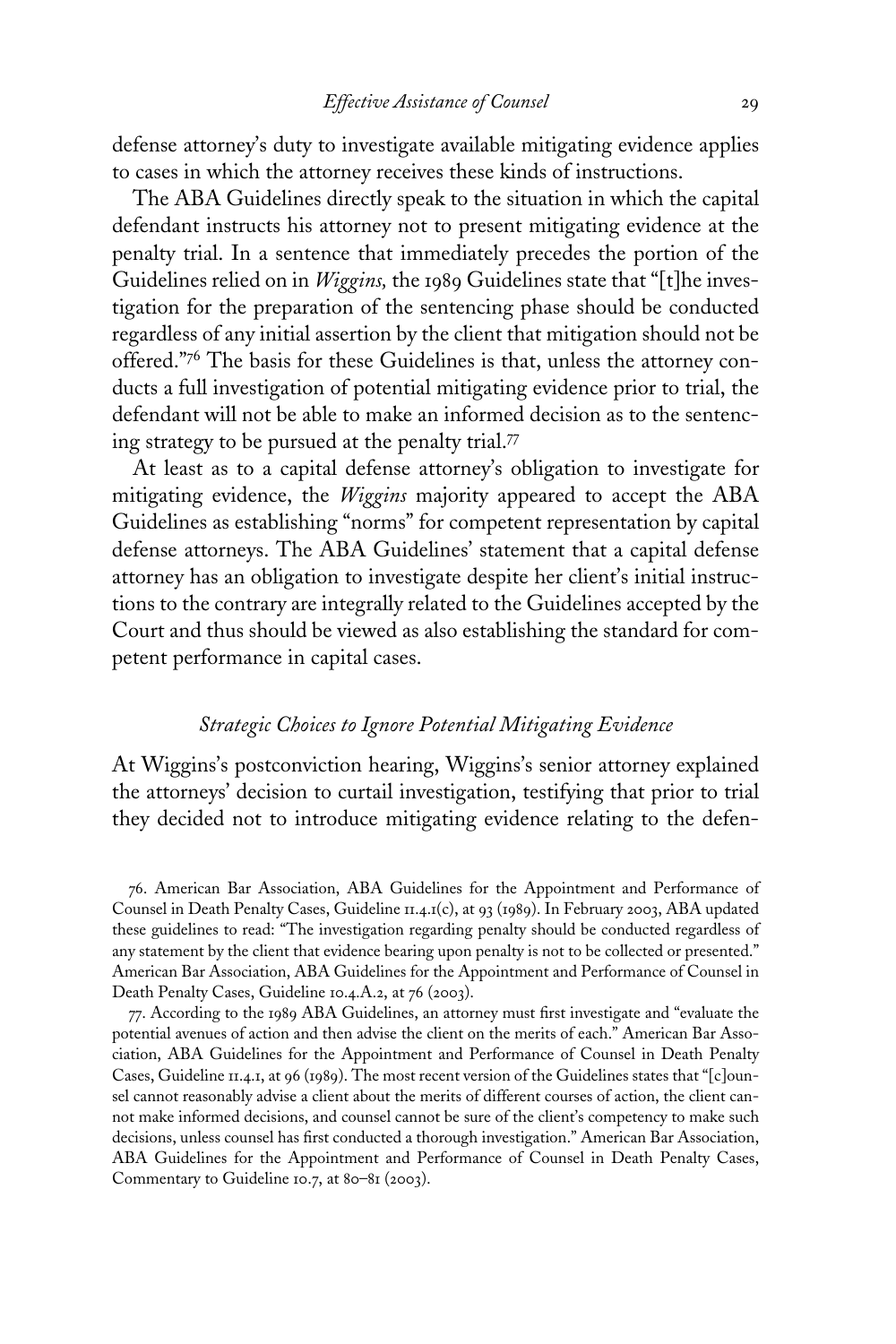dant's background because they did not want to dilute his claim of innocence.<sup>78</sup>

In *Strickland* and two later cases,<sup>79</sup> the Court had held that, under the circumstances presented in those cases, a capital defendant's attorney's decision to curtail investigation for mitigating evidence was a reasonable strategic decision and, therefore, did not constitute deficient performance. In *Wiggins,* on the other hand, the Court held that—assuming Wiggins's attorneys made the strategic decision not to investigate for mitigating evidence because they wanted to focus primarily on reasserting the defendant's innocence at the penalty trial—the decision was unreasonable. Based on *Wiggins,* when will an attorney's strategic decision to curtail investigation for mitigating evidence be unreasonable?

Characterizing Wiggins's attorneys' decision to curtail investigation as a strategic decision is questionable. As the Court indicated,<sup>80</sup> if the attorneys' bifurcation motion filed prior to the penalty trial had been granted, the attorneys would not have had to worry about the possibility of diluting the evidence of Wiggins's innocence that was presented at the penalty trial. The attorneys would have been able to introduce that evidence during the first phase of the bifurcated proceeding and, if that strategy was unsuccessful, introduce mitigating evidence relating to the defendant's background at the second phase.<sup>81</sup> As the Court stated,<sup>82</sup> there was thus reason to believe that the attorneys' decision was based on "inattention" rather than strategy.<sup>83</sup> If the Court had wanted to limit its holding in *Wiggins,* it could have distinguished *Wiggins* from other situations in which a capital defense attorney curtails investigation for mitigating evidence on the ground that in *Wiggins* the attorneys' decision to curtail investigation was not really a strategic choice.

The majority stated, however, that "assuming [Wiggins's attorneys] limited the scope of their investigation for strategic reasons,"84 their decision was unreasonable. To justify this conclusion, Justice O'Connor explained

83. At the opening of the sentencing hearing, defense counsel "entreated the jury to consider not just what Wiggins is found to have done, but also 'who [he] is.'" *Id.* at 2538. She then informed the jury that it "would hear that Kevin Wiggins has had a difficult life." *Id.* Despite these comments, however, counsel never presented any evidence relating to "Wiggins's history." *Id.*

84. *Id.*

<sup>78.</sup> *Wiggins,* 123 S. Ct. at 2533.

<sup>79.</sup> *See* Burger v. Kemp, 483 U.S. 776 (1987); Darden v. Wainwright, 477 U.S. 168 (1986).

<sup>80.</sup> *Wiggins,* 123 S. Ct. at 2532.

<sup>81.</sup> *Id.* at 2537–38.

<sup>82.</sup> *Id.* at 2542.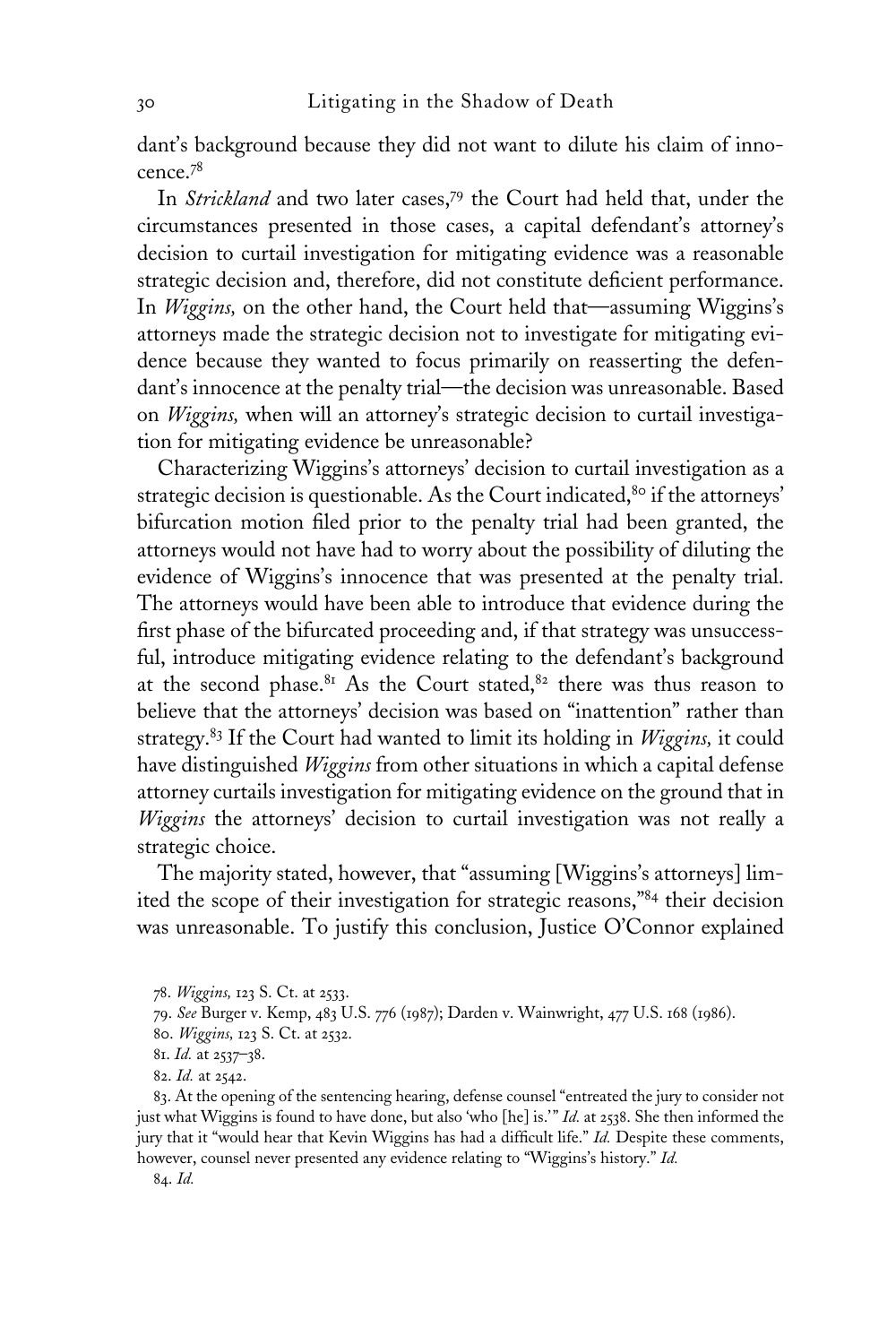that the attorneys' decision to abandon their investigation when they did "mad[e] a fully informed sentencing strategy impossible."85

But why would it be unreasonable for the attorneys to decide that they would curtail the investigation into Wiggins's background because they wanted to focus exclusively on relitigating his guilt? The attorneys' reasoning might be as follows: (1) the evidence of the defendant's innocence was so strong that it was likely to have a powerful effect on the sentencing jury; (2) presenting mitigating evidence relating to the defendant's background might dilute the strength of that evidence, making it less likely that the jury would spare the defendant because of its lingering doubt as to his guilt; (3) therefore, investigating for mitigating evidence relating to the defendant's background was unnecessary because the defense would not introduce such evidence at the penalty trial.

The majority's analysis indicated that this type of reasoning is untenable. Justice O'Connor concluded that competent performance in the *Wiggins* case required a fuller investigation because in view of "the strength of the available evidence," a reasonable attorney might well have chosen to "prioritize the mitigation case over the responsibility challenge," or at least to adopt both "sentencing strategies" since they were "not necessarily mutually exclusive."86 In other words, regardless of the attorneys' assessment of the strength of the evidence showing Wiggins's innocence, the attorneys could not automatically opt for a strategy that focused solely on presenting this evidence. The Court's analysis thus seemed to indicate that, at least in the absence of an adequate investigation, a capital defense attorney's decision to rely solely on relitigating the defendant's guilt at the penalty trial is unreasonable.

The majority was less clear, however, in delineating the circumstances under which a capital defendant's attorney can make a reasonable strategic decision to curtail investigation because her preliminary investigation convinces her that a full investigation for mitigating evidence would be unproductive. In *Wiggins,* the preliminary investigation indicated that the potential mitigating evidence related to the defendant's troubled childhood and severe mental problems.87 *Wiggins* thus indicates that, in the absence of a substantial investigation, an attorney's strategic decision to reject the possibility of introducing these types of mitigating evidence is unreasonable. *Wiggins* intimated, however, that an attorney would be able to justify such

85. *Id.* 86. *Id.* at 2542. 87. *Id.* at 2536.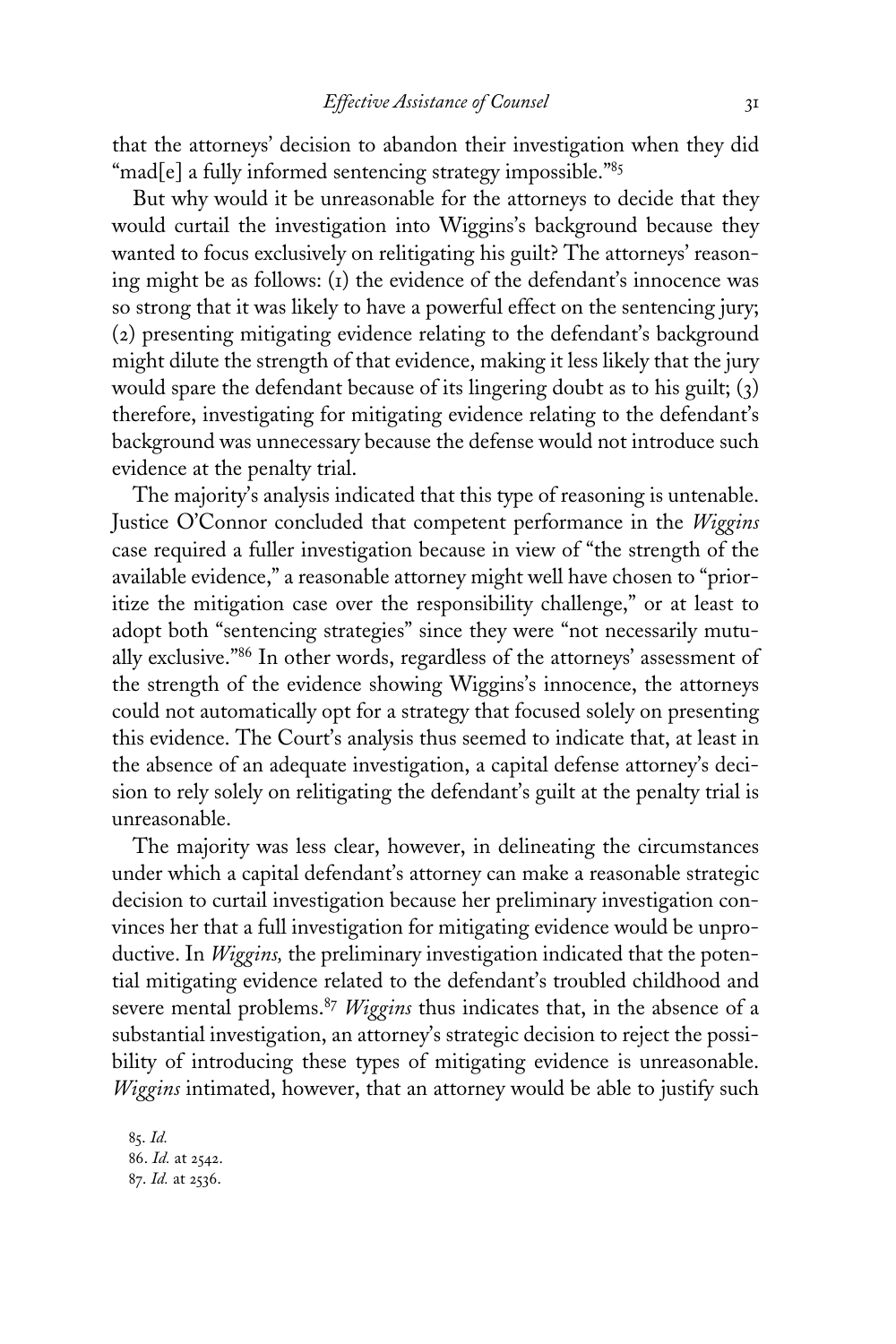a choice in cases where the attorney could reasonably conclude that she would not want to introduce potential mitigating evidence because of a concern that it would be unproductive or double-edged.88 A critical question left open by *Wiggins* thus concerns the circumstances under which a capital defendant's attorney can make a strategic decision to curtail investigation for mitigating evidence because she concludes that the investigation is likely to produce only evidence that the defense would not want to introduce at the penalty trial.

## Williams*'s Interpretation of* Strickland*'s Second Prong*

In *Williams v. Taylor*,<sup>89</sup> the government's evidence established that Williams had written a letter to the police in which he confessed to the murder of Mr. Stone, the crime for which he was on trial. The government was also able to show that "the murder of Mr. Stone was just one act in a crime spree that lasted most of Williams's life."90 As the Fourth Circuit stated, "[T]he jury heard evidence that, in the months following the murder of Mr. Stone, Williams savagely beat an elderly woman, stole two cars, set fire to the city jail, and confessed to having strong urges to choke other inmates and to break a fellow prisoner's jaw."91 At the penalty trial, Williams's defense counsel called Williams's mother and two neighbors, one of whom he had not previously interviewed, who testified that Williams was a "nice boy" and not a violent person. He also introduced a taped excerpt from Williams's statement to a psychiatrist in which Williams stated that when committing "one of his earlier robberies, he had removed the bullets from a gun so as not to injure anyone."<sup>92</sup> The jury sentenced Williams to death.

Williams alleged that his attorney was ineffective because of his failure to discover and introduce mitigating evidence at the penalty trial. The evidence that could have been introduced included documents that "dramatically described mistreatment, abuse, and neglect during his early child-

<sup>88.</sup> The Court cited with apparent approval earlier cases in which it had held that a capital defendant attorney's decision to curtail investigation was reasonable because the attorney reasonably concluded that the evidence likely to be disclosed by further investigation would be doubleedged or unproductive. *See* 123 S. Ct. at 2537 (citing Strickland v. Washington, 466 U.S. 668, 699 (1984); Burger v. Kemp, 483 U.S. 776, 794 (1987); Darden v. Wainwright, 477 U.S. 168, 186 (1986)).

<sup>89. 529</sup> U.S. 362 (2000). 90. *Id.* at 418. 91. *Id.* 92. *Id.* at 369.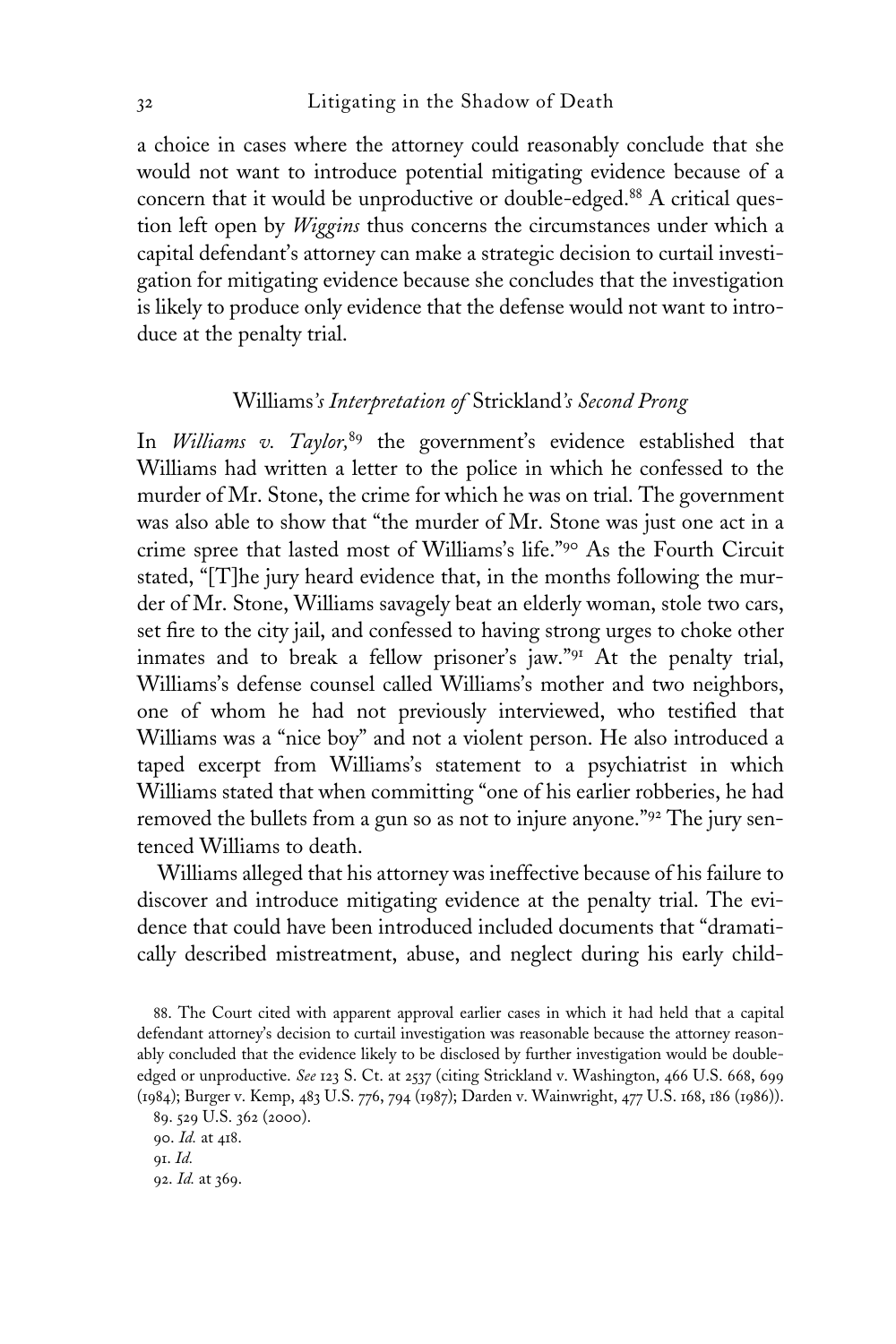hood" and testimony that he was "borderline mentally retarded" and "had suffered repeated head injuries, and might have mental impairments organic in origin."93 In addition, the defense could have introduced expert testimony that Williams would not pose "a future danger to society" if he were "kept in a 'structured environment.'"94

The lower courts concluded that Williams was not entitled to relief under *Strickland* because, even assuming his attorney's representation at the penalty trial was unreasonable, Williams was unable to show that his attorney's deficient performance resulted in prejudice.<sup>95</sup> Given the strength of the government's aggravating circumstances, Williams was unable to establish a "reasonable probability" that he would not have been sentenced to death if his attorney had effectively represented him at the penalty trial.<sup>96</sup>

As in *Wiggins,* the issue before the Supreme Court was whether the lower courts' finding that Williams's attorney's representation was not ineffective under the *Strickland* test was an "unreasonable application of . . . clearly established Federal law."<sup>97</sup> Justice Stevens's opinion for a six-Justice majority concluded that the lower courts' finding with respect to prejudice was unreasonable. In reaching this conclusion, the majority evaluated the strength of the aggravating circumstances introduced by the government and the mitigating evidence that was introduced or should have been introduced by the defense. The majority intimated that the mitigating evidence relating to Williams's cooperation with the police (including turning himself in and thereby "alerting [them] to a crime they otherwise would never have discovered")<sup>98</sup> and the testimony suggesting he would not be dangerous in prison<sup>99</sup> would not be enough to establish prejudice.<sup>100</sup> The majority added, however, that "the graphic description of Williams's childhood, filled with abuse and privation, or the reality that he was 'borderline mentally retarded,' might well have influenced the jury's appraisal of his moral culpability."<sup>101</sup> It thus concluded that the attorney's failure to introduce this mitigating evidence so clearly established prejudice within the meaning of

93. *Id.* at 370–71. 94. *Id.* 95. *Id.* at 373–74, 393–94. 96. *Id.* 97. *Id.* at 376. 98. *Id.* at 398. 99. *Id.* at 396. 100. *Id.* at 398. 101. *Id.*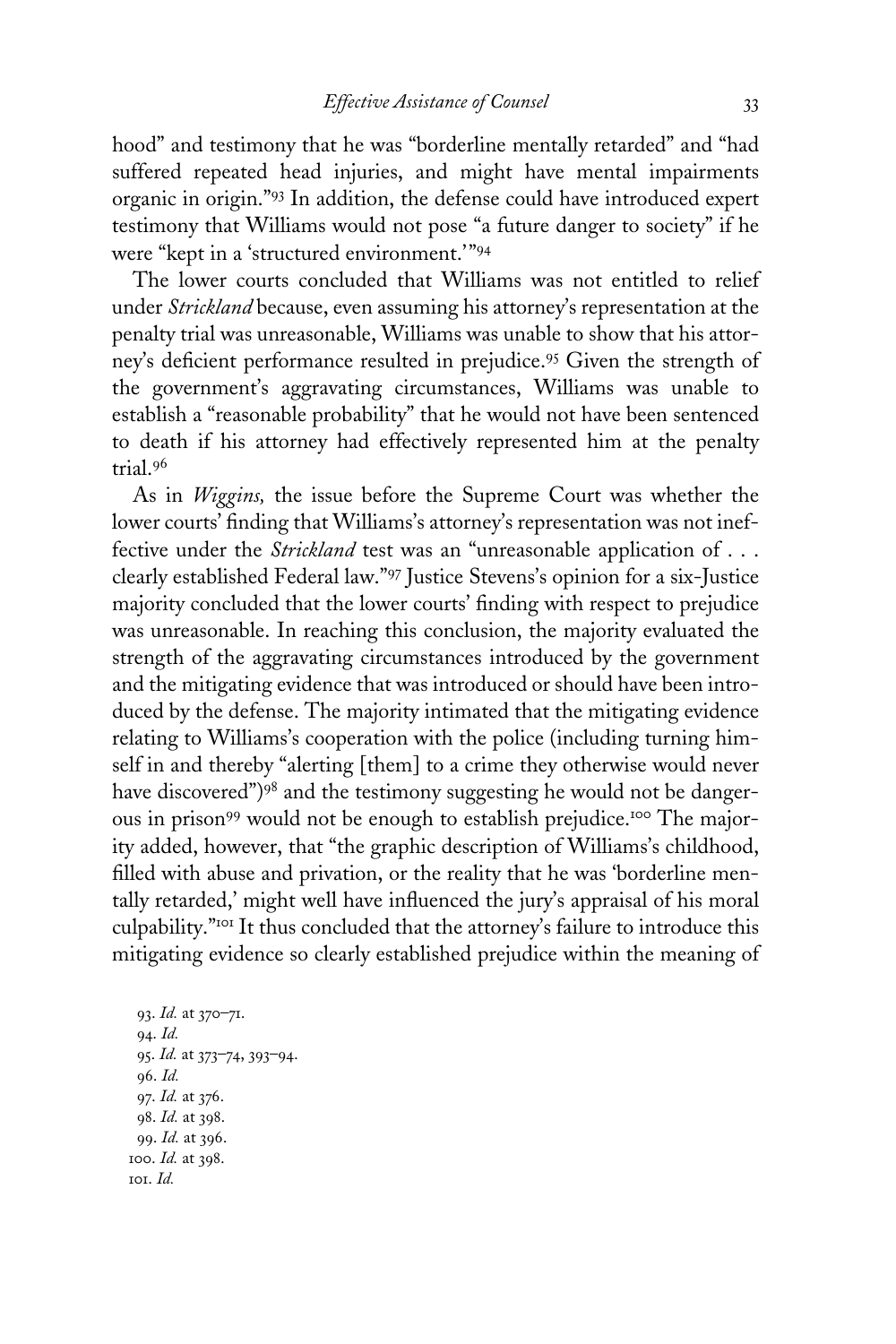*Strickland*'s second prong that the state courts' contrary finding was an "unreasonable application of . . . clearly established Federal law."102

*Williams*'s holding is important because it demonstrates that, even in capital cases in which the government establishes significant aggravating circumstances, defense counsel's inexcusable failure to introduce mitigating evidence at the penalty trial can result in prejudice. *Williams*'s analysis, however, provides few if any guidelines for lower courts considering this issue in other cases. Determining the circumstances under which a defense attorney's failure to introduce mitigating evidence at a capital defendant's penalty trial can result in prejudice is thus another question that needs to be addressed.

## *Conclusion*

The Court's interpretation of *Strickland* in *Wiggins* and *Williams* has already had a significant impact. As a result of *Wiggins*, lower courts have been more inclined to find that an attorney's failure to conduct a full investigation for mitigating evidence constitutes deficient performance.<sup>103</sup> *Williams*'s application of *Strickland*'s second prong has also made a difference.<sup>104</sup> Prior to *Williams,* the Fifth Circuit had almost never found that an attorney's deficient performance in an aggravated capital case could constitute prejudice. Since *Williams*, however, this has changed.<sup>105</sup>

The cases also have considerable symbolic significance. *Wiggins* indicates that the Court embraces the ABA Guidelines, suggesting that courts should refer to ABA Guidelines to resolve issues relating to a defense attorney's obligation to prepare for a capital defendant's penalty trial. Both cases demonstrate, moreover, that even in cases decided under Antiterrorism and Effective Death Penalty Act of 1996 (AEDPA), capital defendants will be able to establish ineffective assistance of counsel. The cases thus signal to lower court judges that the *Strickland* test must be applied more rigorously than it has been in the past.

Lawyers familiar with capital litigation know that *Wiggins* and *Williams*

102. *Id.* at 376.

103. *See, e.g.,* Hamblin v. Mitchell, 354 F.3d 482, 486–88, 493–94 (6th Cir. 2003); Nance v. Frederick, 596 S.E.2d 62 (S.C. 2004).

104. *See, e.g.,* Thompson v. Bell, 373 F.3d 688 (6th Cir. 2004); Soffar v. Dretke, 368 F.3d 441 (5th Cir. 2004); Allen v. Woodford, 366 F.3d 823 (9th Cir. 2004); Lewis v. Dretke, 355 F.3d 364 (5th Cir. 2003); Burns v. State, 813 So. 2d 668 (Miss. 2001); Sanford v. State, 25 S.W.3d 414 (Ark. 2000).

105. *See, e.g.,* Roberts v. Dretke, 356 F.3d 632 (5th Cir. 2004).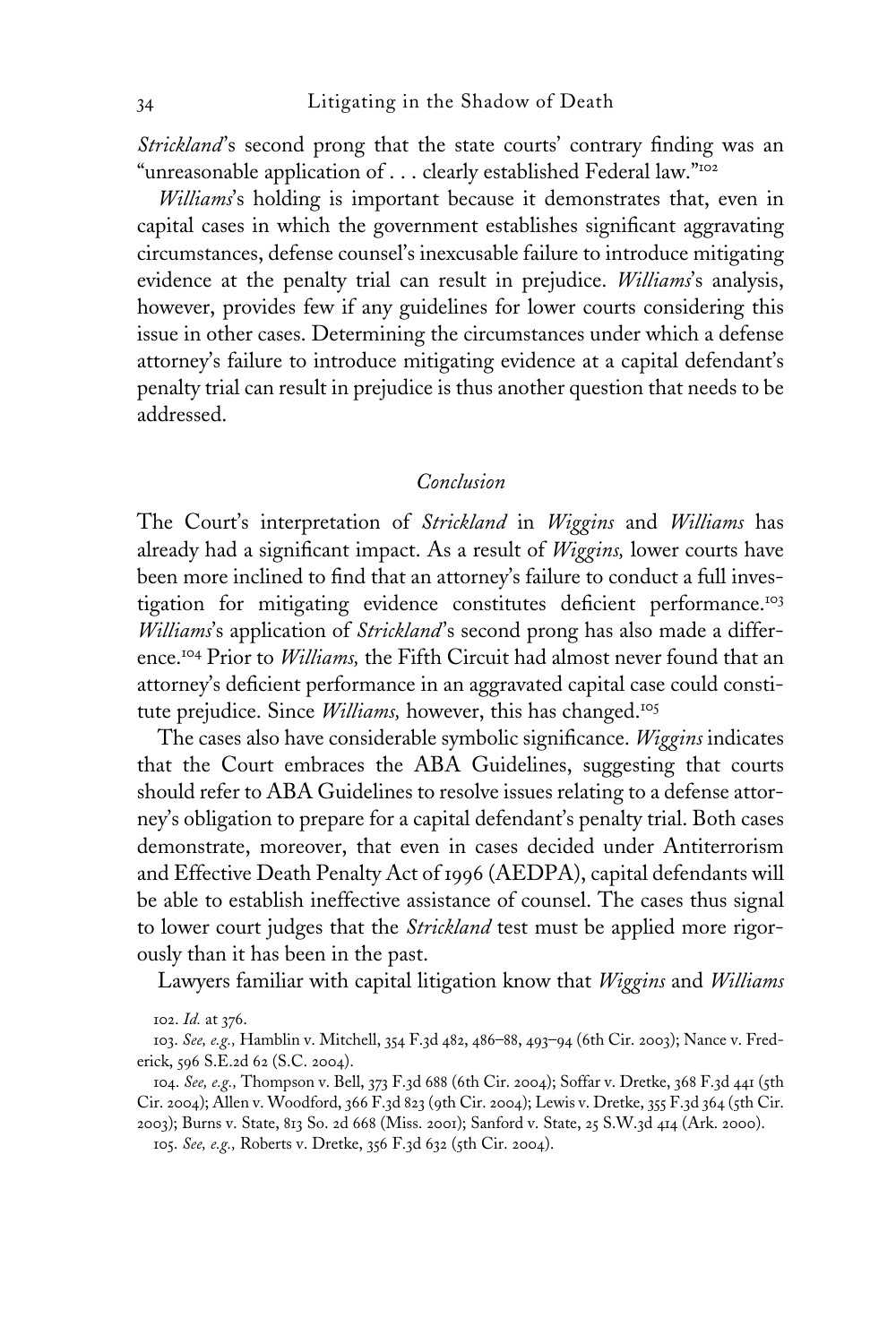are not extreme examples of ineffective assistance in capital cases. Indeed, John Blume, a Cornell law professor who has extensively studied capital habeas cases, characterizes them as "garden variety cases."<sup>106</sup> According to Blume, there are many cases in which capital defendants were denied relief under *Strickland* even though "the defendants' lawyers were just as bad or worse" than in *Williams* or *Wiggins* and the "mitigating evidence that could have been presented was even stronger" than the evidence presented in those cases.107 *Wiggins* and *Williams* thus signal that judges must adopt a new perspective in evaluating ineffective assistance of counsel claims in capital cases.

In seeking to resolve the two critical issues left open by *Wiggins* and *Williams,* courts should consider data relating to current capital punishment litigation. In deciding when a capital defense attorney's decision to curtail investigation for mitigating evidence should be viewed as a reasonable strategic choice within the meaning of *Wiggins,* courts should examine experienced capital defense attorneys' strategic choices with respect to investigating mitigating evidence. Both chapter 4, which considers these attorneys' strategies with respect to seeking and introducing mitigating evidence when representing capital defendants with strong claims of innocence, and chapter 5, which describes defense attorneys' strategies when representing defendants against whom the government is able to establish strong aggravating circumstances, provide pertinent data.

In addressing the issue left open by *Williams,* courts should consider a different kind of empirical data. In *Williams,* the Court stated that the evidence that defense counsel should have introduced could have influenced the jury's appraisal of Williams's moral culpability, suggesting that evidence diminishing the defendant's responsibility for his criminal conduct may be especially significant. While this observation identifies an area of inquiry, it does not provide a clear guideline. In capital cases, mitigating evidence relating to the defendant's background or mental state will often be available. *Williams*'s analysis indicates that a defense attorney's failure to introduce such evidence may establish prejudice, but it did not provide guidelines for the lower courts to apply in determining when such prejudice should be found.

In seeking to develop such guidelines, courts should examine results in

<sup>106.</sup> Telephone Interview with John Blume, a professor at Cornell Law School who has extensively studied federal habeas death penalty cases (Feb. 2, 2004).

<sup>107.</sup> *Id.*